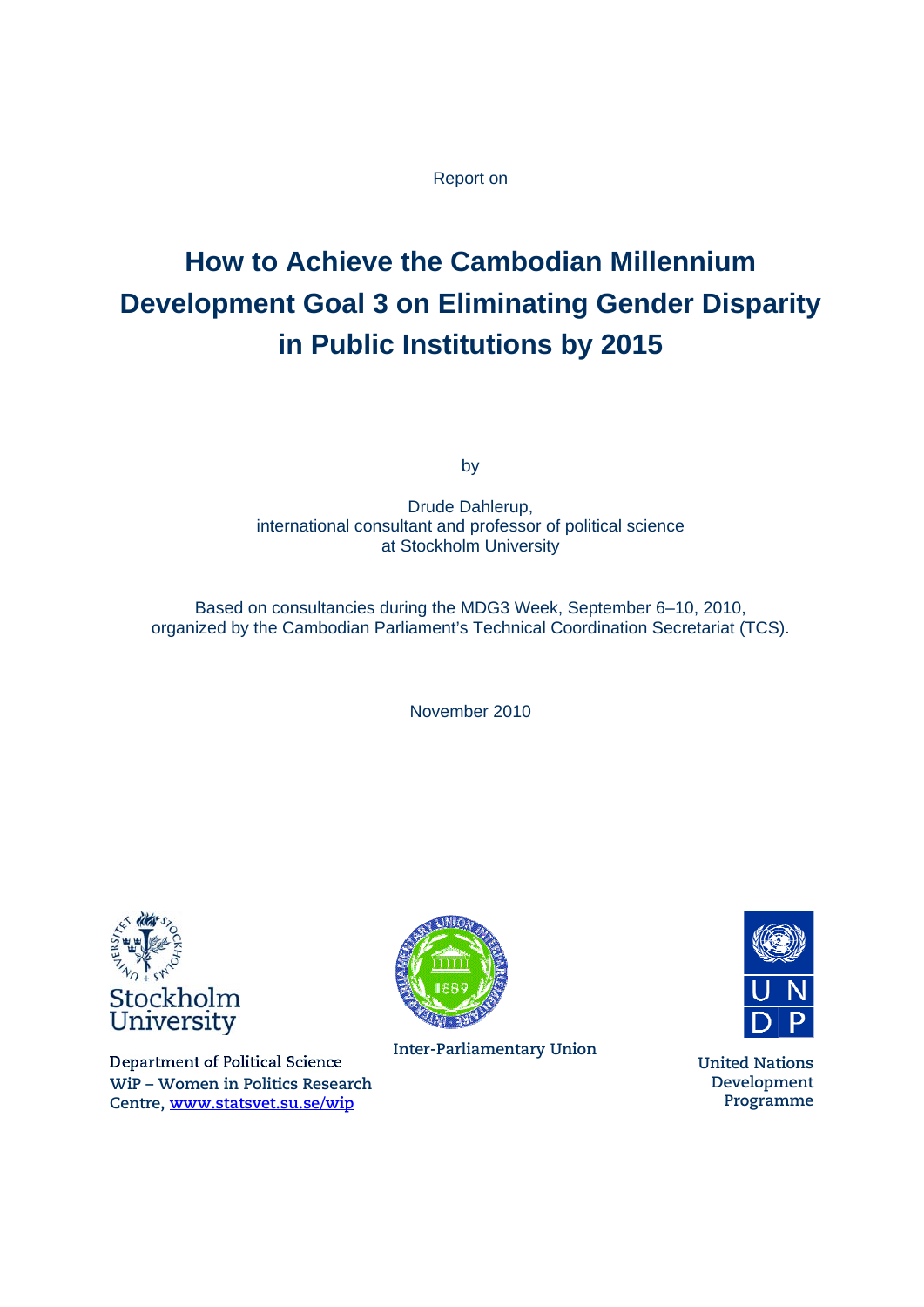# **Summary:**

Cambodia is number 57 on the world rank order in terms of the representation of women in parliament. Ten years ago, in 2000, Cambodia ranked number 78. In recent years, measures have been taken by CSOs, the Ministry of Women's and Veteran Affairs and political parties with the purpose of enhancing women's political participation and representation. Yet, the increase has been *slow*, and there has even been a decrease.

The Royal Government of Cambodia has in a praiseworthy way established a whole set of specified and measurable goals under the Cambodian Millennium Development Goal 3 on 'eliminating gender disparities in government' by 2015.

This report analyzes the development in women's political representation in Cambodia based on available statistics. There has been improvement in most areas in recent years, although women are still grossly under-represented in Cambodian politics and men, consequently, overrepresented.

The argument that women are under-represented because there are not enough qualified women in Cambodian society is rejected. Rather, the political parties, which are the real gatekeepers to elected positions, should scrutinize their own nomination practices and work much harder to make political life more open to women.

The report concludes that it is possible to achieve the CMDG 3 before 2015 if there is the political will to make changes. The report recommends long terms changes as well as the application of several temporary special measures in order to reach the CMDG 3 by 2015, that is, during the coming electoral cycle. The report presents the following 11 recommendations:

# **A. The need for further studies:**

#### *Recommendation 1*

*Public electoral statistics on women in politics should be improved. The current contradictory figures on women's political representation obscure the analysis and make policy recommendations difficult.*

# *Recommendation 2*

*More studies should be conducted about which factors have actually contributed to recent increases and declines in women's representation in Cambodia, as well as about the many barriers that still exist, preventing the elimination of gender disparity in political decisionmaking.* 

# **B. Strategies for coming elections up to 2015:**

#### *Recommendation 3*

*Capacity-building for women community leaders and for potential and actual women candidates in all parts of the country should be continued.* 

#### *Recommendation 4*

*The names of all candidates for elections should be made known to the voters before the election, including by means of posters at the polling stations, in order to make voters stakeholders in the political empowerment of women.*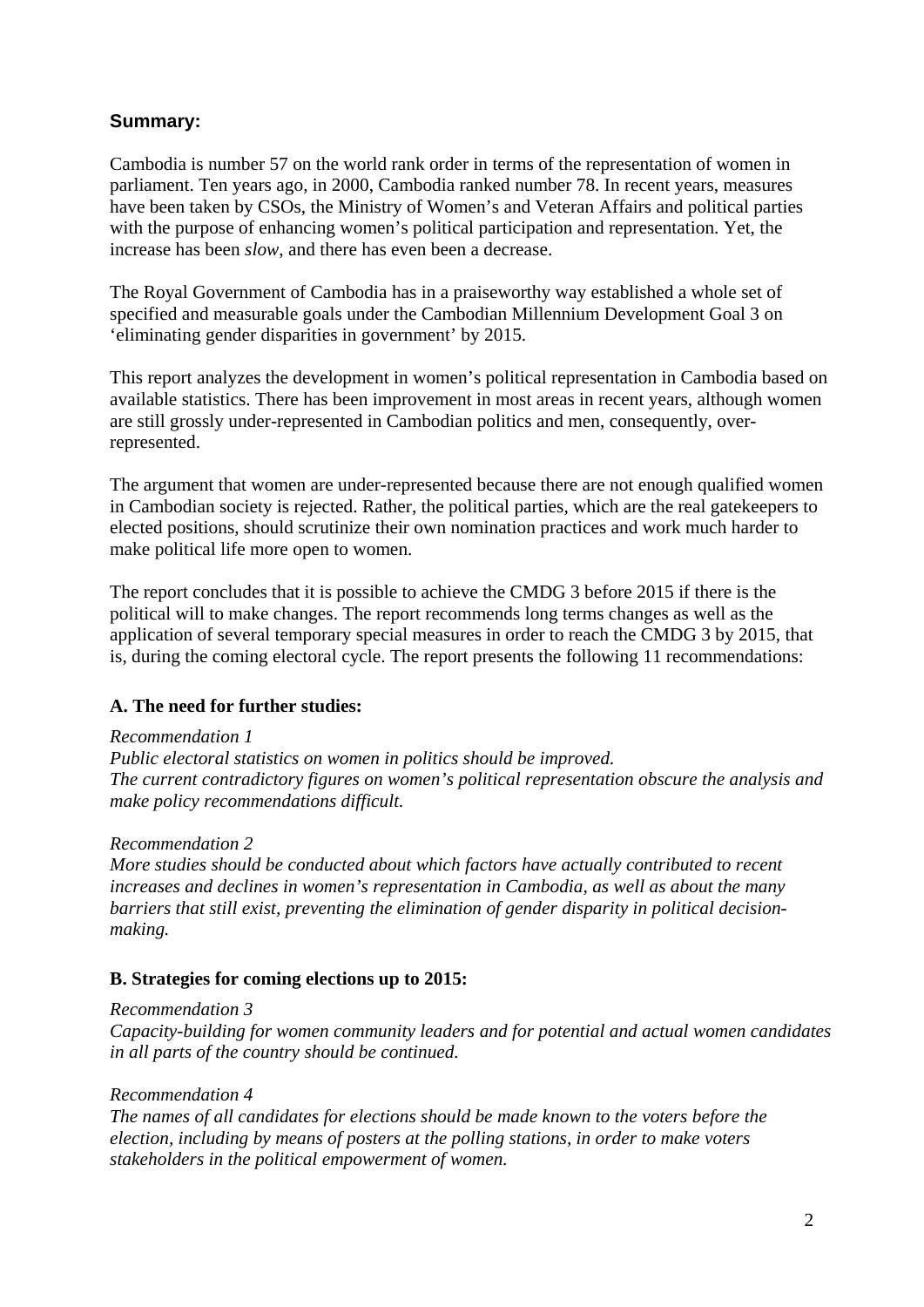### *Recommendation 5*

*Parliament and the political parties in Cambodia should adopt temporary special measures for different types of elections, if the CMDG Goals 3 are to be achieved by 2015.* 

### *5.1 The National Assembly: CMDG 30 %*

A law is recommended, for instance as an amendment to the electoral law, requiring that the two top candidates on a party list not be of the same sex and that for every subsequent group of three candidates both sexes be represented. An alternative would be for each of the political parties to adopt formally such rules on their own.

#### *5.2 The Senate: CMDG 30 %*

Since the Senate is elected indirectly by the Commune Councils, a system of reserved seats might be advisable, for instance reserving one third of the seats for women, or even half. This can be done by presenting two lists to the voters, in this case the commune councillors – one with only women candidates and another with only male candidates – and asking them to cast votes on each of the lists.

### *5.3 The Commune Councils. CMDG 25 %*

The alternatives suggested for the National Assembly are applicable to elections to the commune councils.

# **C. Long term strategies:**

#### *Recommendation 6*

*The nomination process should be formalized and the process of selection and nomination made more transparent.* 

#### *Recommendation 7*

*Not financial resources, but abilities and representativeness should determine the placement and rank order of candidates on the party tickets.* 

#### *Recommendation 8*

*All electoral campaigns should be conducted in a peaceful, democratic manner in order not to discouraged women from coming forward as candidates.* 

*Recommendation 9* 

*The political culture should be changed in order to make political life more attractive to women.* 

#### *Recommendation 10*

 *Women's issues should be made an integrated part of the political debate and policy making. This will make more women interested in politics. Conversely, with more women in politics, women's issues and equality issues will become a more prominent part of the political agenda.* 

#### *Recommendation 11*

*The number of women in the leadership of the political parties should be increased. The parties should make public statistics over the gender composition of their leadership annually.* 

Drude Dahlerup Stockholm, October 2010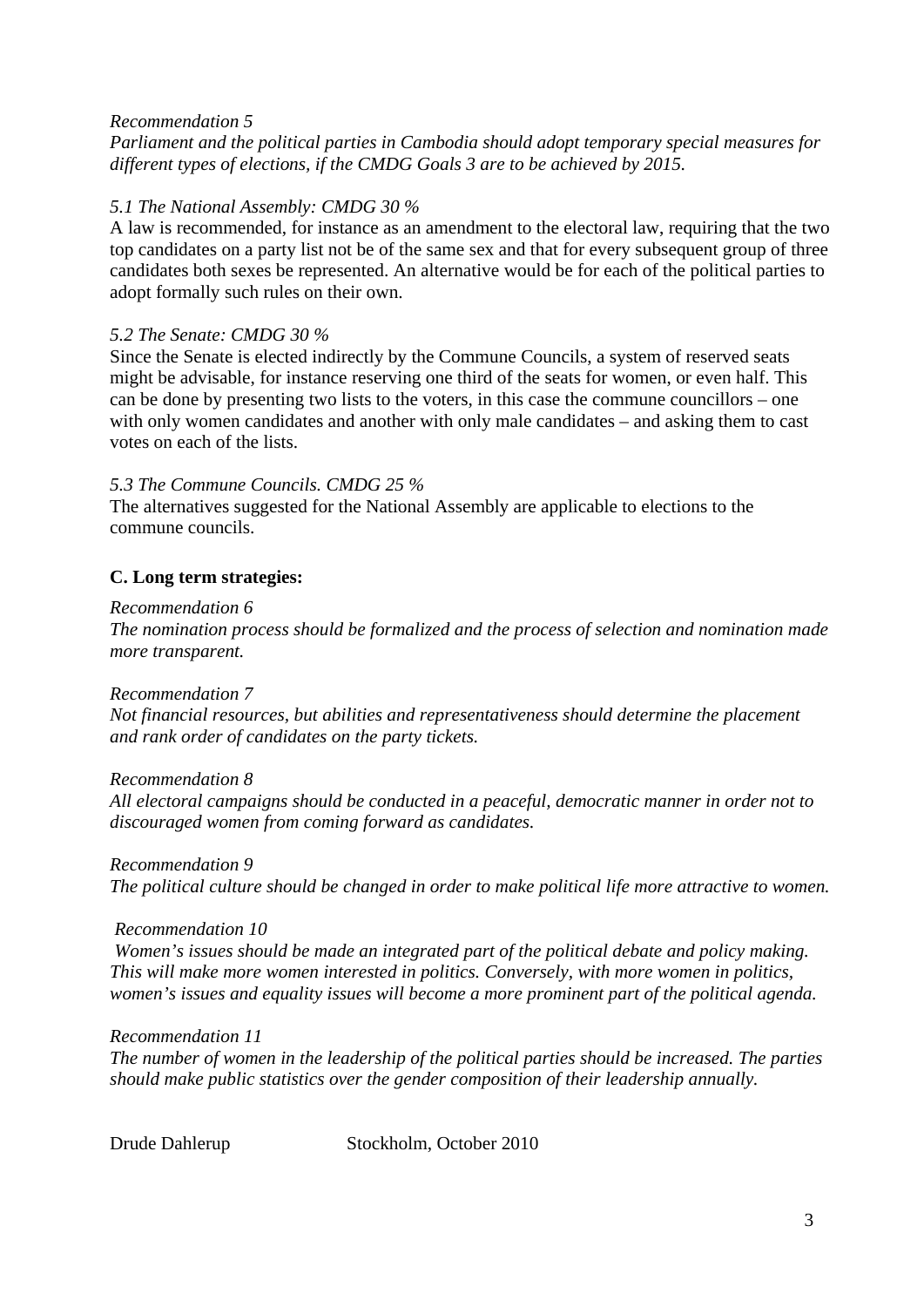# **Table of contents:**

| 5. Temporary Special Measures/Gender Quotas in Use in Cambodia Today 10             |  |
|-------------------------------------------------------------------------------------|--|
|                                                                                     |  |
|                                                                                     |  |
|                                                                                     |  |
|                                                                                     |  |
|                                                                                     |  |
|                                                                                     |  |
|                                                                                     |  |
|                                                                                     |  |
| Appendix A: Temporary Special Measures and Gender Quotas in Politics – A World-Wide |  |
|                                                                                     |  |
|                                                                                     |  |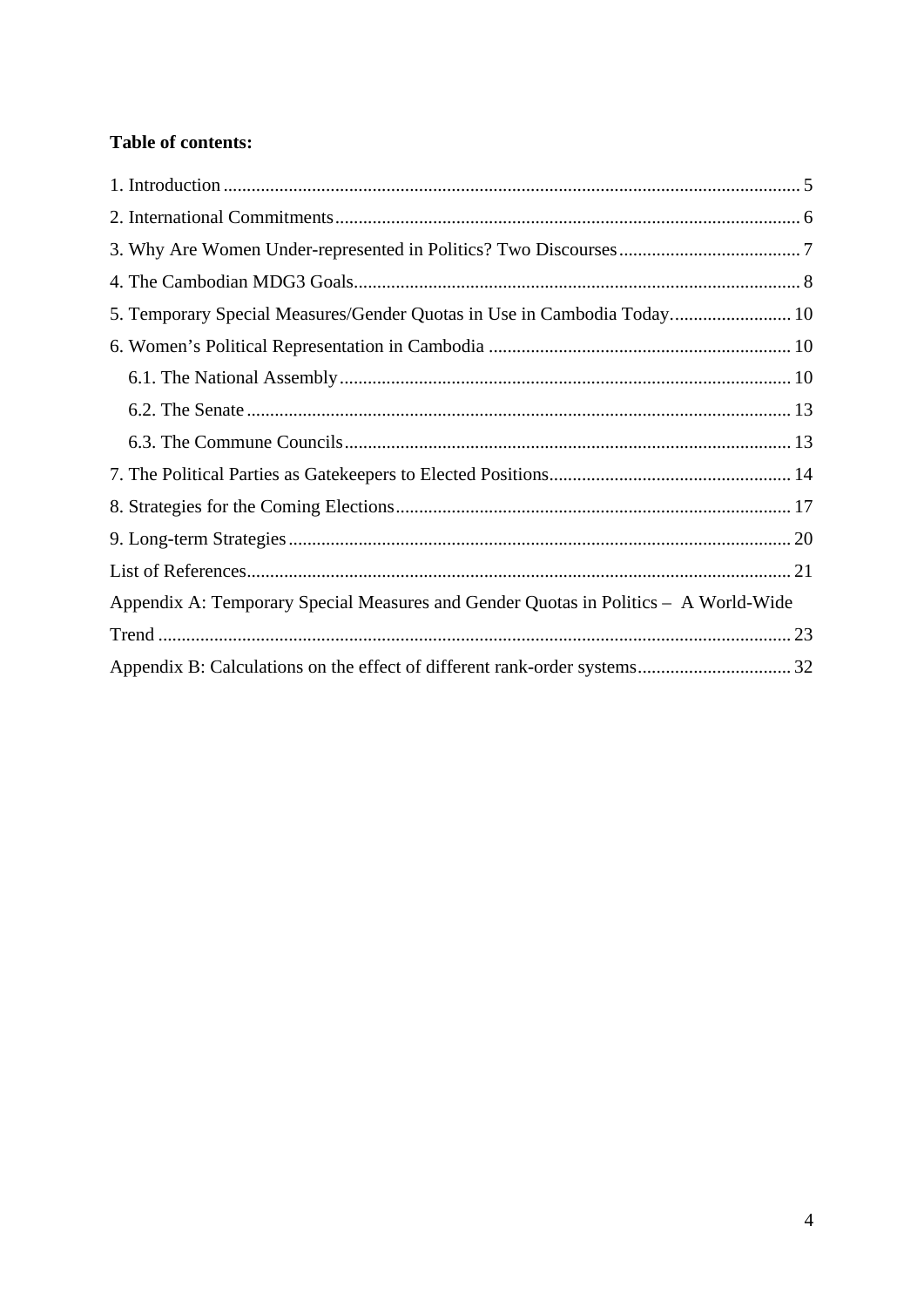# **1. Introduction**

It is an honour for me to be asked to present my recommendations on how to increase women's political participation and representation in Cambodia.

From meetings during the MDG3 Week, September 6-10, 2010, and from reading various analyses on women's political representation in Cambodia, it is my clear impression that there is a political will in Cambodia to significantly increase women's participation and representation in political decision-making at all levels and to achieve the MDG3 goals. Many initiatives have already been taken in recent years, but some reluctance remains as to the use of more effective measures to reach these goals.

However, I found openness to discussing the experiences of other countries with different types of temporary special measures (TSM) in order to rapidly change women's under-representation in politics.

Together with my colleague, Nyambura Ngugi, program specialist, Gender & Governance, UNIFEM, New York, I attended and addressed the following meetings during the MDG3 Week:

*Sept 6<sup>th</sup>* in the Ministry for Women's Affairs (MoWA), a meeting chaired by the Minister, H.E. Dr. Ing Kantha Phavi, and attended by about 90 people from among the senior management of the ministry.

*Sept* 7<sup>*th*</sup> in the UNDP conference room, separate meetings with political parties (CPP, FUNCINPEC & NRDP and HRP: SRP declined participating).

*Sept 8th* at Raffles Le Royal Hotel, a conference "Workshop on Achieving MDG3 by 2015" was attended by about 200 (MPs, MoWA, CSO, political parties, UN, DPs). Key note remarks were given by Deputy Prime Minister, H.E. Men Sam An. The conference was addressed by honourable members of the National Assembly and the Senate, representatives of political parties and CSOs, scientists and politicians from Korea, Laos, Timor Leste and Vietnam, as well as Nyambura Ngugi and Drude Dahlerup.

*Sept 9<sup>th</sup>* at MoWA, a roundtable discussion with members of TWG-G, the Technical Working Group on Gender, e.g. senior civil servants responsible for gender mainstreaming and gender issues in their respective ministries and departments (30-40 participants).

*Sept 9<sup>th</sup>* at Parliament, a roundtable discussion with members of the National Assembly and the Senate, chairs of Commissions and members of Commission 8.

*Sept*  $10^{th}$  in the UNDP conference room, briefing to UN Agencies, DPs and CSOs.

The purpose of the MDG3 Week was to bring together all of the relevant stakeholders, including parliament, MoWA, Cambodian National Council of Women (CNCW), Technical Working Group on Gender, political parties, civil society and academia to look at methods and tools that can be utilized in order to achieve MDG3 goals, given that only one election cycle remains before 2015. Particular focus was to be given to experiences from all over the world of adopting temporary special measures (TSM).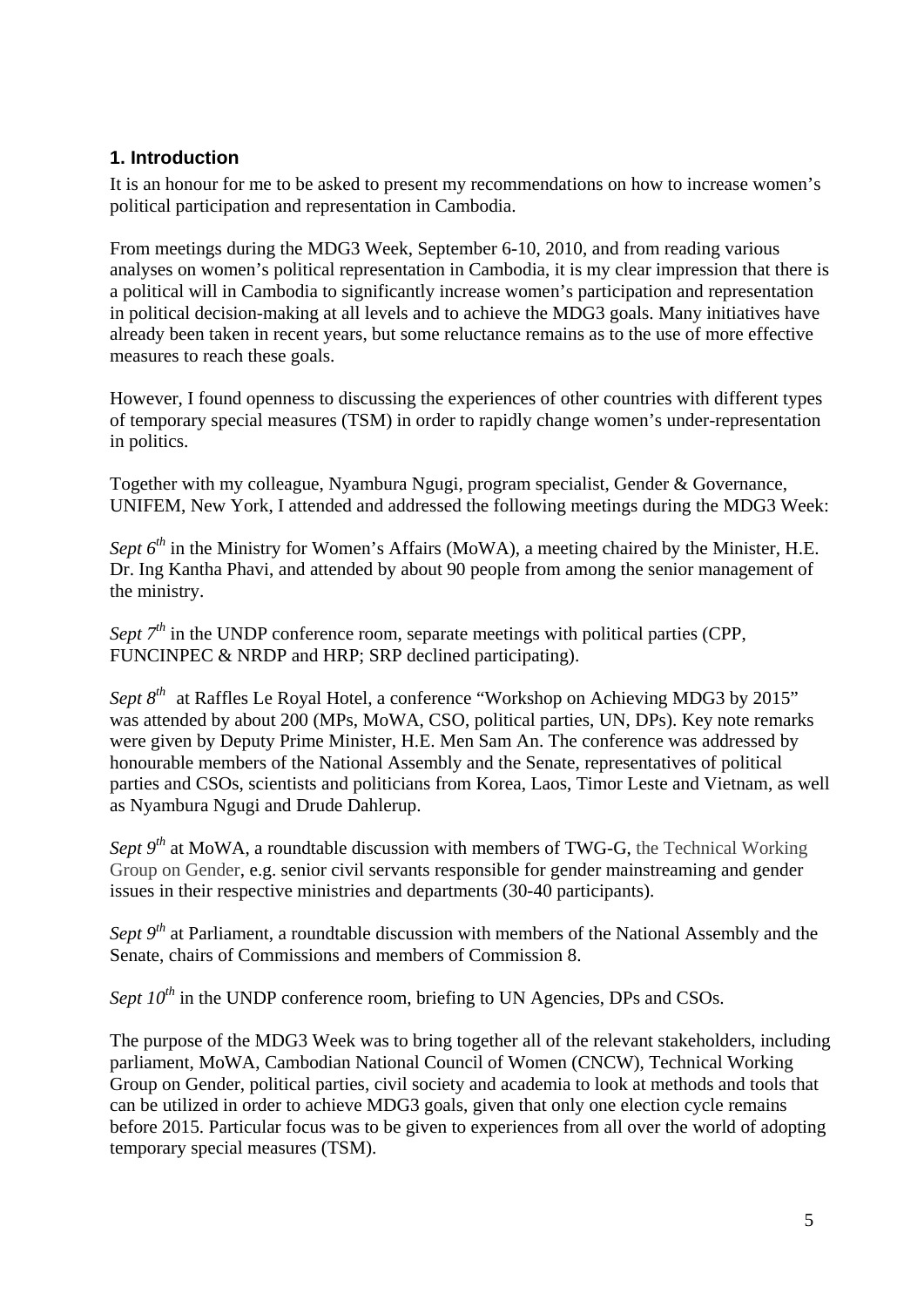# **2. International Commitments**

*"Achieving the goal of equal participation of women and men in decision-making will provide a balance that more accurately reflects the composition of society and is needed in order to strengthen democracy and promote its proper functioning."…."Without the active participation of women and the incorporation of women's perspective at all levels of decision-making, the goals of equality, development and peace cannot be achieved" (The UN Beijing Platform for Action 1995, Art.181).* 

The Beijing Platform for Action describes the goal as 'equal participation' and 'equitable distribution of power and decision-making at all levels'. Somewhat contradictory perhaps, the Platform for Action also speaks of securing a 'critical mass' of women, the latter often associated with 30 percent women.<sup>1</sup> However, the 30 percent can be seen as a milestone on the road towards the goal of ultimate equality<sup>2</sup>.

Ever since the adoption of the CEDAW Convention in 1979, the UN and its agencies have recommended positive action and the use of temporary special measures in order to increase women's political participation and representation:

The CEDAW Convention from 1979, which was ratified by Cambodia in 1992, states that "State Parties shall take all appropriate measures to eliminate discrimination against women in political and public life of the country" (Art. 7).

The UN Beijing Platform for Action from 1995, signed by the governments of the world, states that *governments* should commit themselves to "Take measures, including, where appropriate, in electoral systems that encourage political parties to integrate women in elective and nonelective pubic positions in the same proportion and at the same levels as men" (Art.190.b). It is recommended that the world's governments use 'specific targets and implementing measures…if necessary through positive action' (Art. 190.a).

It also states that *political parties* should "Consider examining party structures and procedures to remove all barriers that directly or indirectly discriminate against the participation of women (Art.191.a).

In today's international discourse, the inclusion of women in public life is considered one of the key elements in processes of development and democratization. And conversely, the exclusion of women from large parts of public life is seen as a factor that may hinder development. In the 2000 seminal decision on the *Millennium Development Goals*, *MDG,* the United Nations recognized the central role of women in development as one of the measurable goals (MDG3), pointing especially to the number of women in national parliaments.<sup>3</sup>

In conclusion, international commitments obligate states and political parties to be pro-active in ensuring the equal inclusion of women in political life.

1

<sup>&</sup>lt;sup>1</sup> See Dahlerup 2006.

<sup>2</sup> This point of view is expressed in *Gender analysis of women's political participation in 7 South-Asian countries: Bangladesh, Cambodia, the Philippines, Indonesia, Sri Lanka, East Timor and Vietnam. 2008-2009.* 

<sup>&</sup>lt;sup>3</sup> Millennium Development Goals 3: Promote Gender Equality and Empower Women. Indicator for Monitoring *Progress. Indicator 12: Proportion of seats held by women in national parliaments.*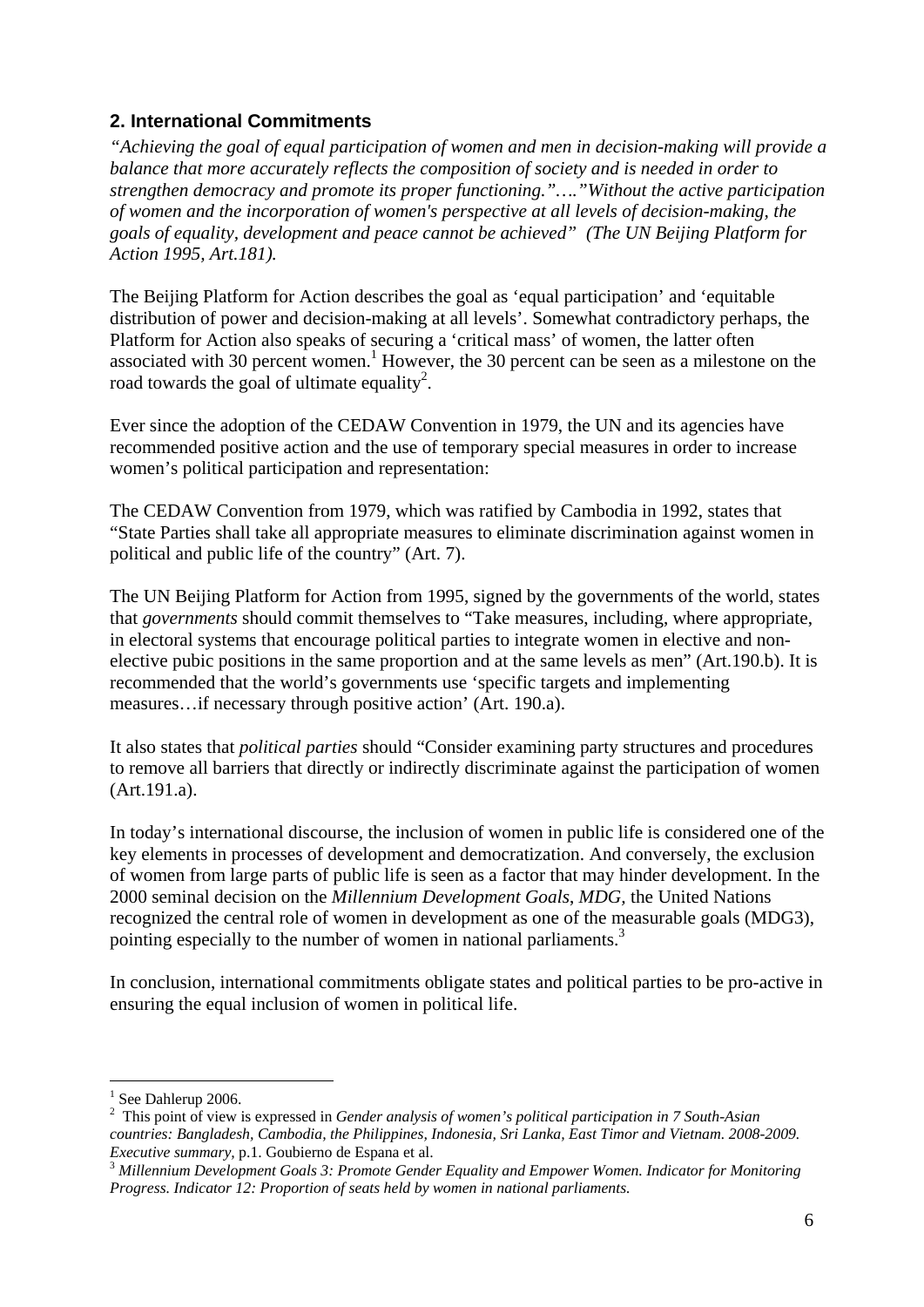It is neither appropriate nor realistic to expect equality to come about "by itself". When discussing other Millennium Development Goals, the need for political actions is recognized by all stakeholders. But astonishingly, when discussing the elimination of gender disparity in political decision-making, one can still hear the argument that in this specific area we should wait for the 'natural' development, and it is claimed that gender parity will eventually come about by itself. This point of view is increasingly being challenged all over the world.

A more scientific approach is needed. It is important to study which factors have led to the improvements that have actually taken place in many countries, even in Cambodia in recent years, and at the same time to try to identify the many barriers that contribute to women's continuing under-representation.

# **3. Why Are Women Under-represented in Politics? Two Discourses**

Historically, women's under-representation was most commonly discussed as a question of women's lack of qualifications, lack of commitment and different life choices as compared to those of men. Women themselves are seen as the problem. Two contrasting modern discourses on women's under-representation have been identified by Dahlerup & Freidenvall<sup>4</sup>. They are presented here as two ideal types based on different perceptions of historical change, different goals, different diagnoses and different strategies. The Beijing Platform for Action is an example of the new alternative, 'fast track' discourse.

# *The incremental track discourse*

1. General perception: Equality will come about in due course as a country develops. 2. The goal: More women in politics. 3. Diagnosis - Why so few women? Women's lack of resources and public commitment. 4. Strategy: Either no action at all or policies to increase women's resources.

# *The fast track discourse*

<u>.</u>

1. General perception: Equality does not come about of historical necessity. Backlashes may occur. 2. The goal: Gender balance, parity democracy. 3. Diagnosis - Why so few women? Discrimination and various mechanisms of exclusion are at play. 4. Strategy: Active measures, such as setting up targets and adopting quotas or other temporary special measures are needed.

The incremental track discourse rests on the perception that equality – which in both discourses is stated as the goal – will come about in due time. It is based on the *time lack-theory* according to which women's under-representation is primarily an effect of women's lack of resources and

<sup>&</sup>lt;sup>4</sup> Left aside here are the positions that gender is irrelevant in politics or that politics is a man's business. See Dahlerup & Freidenvall 2005.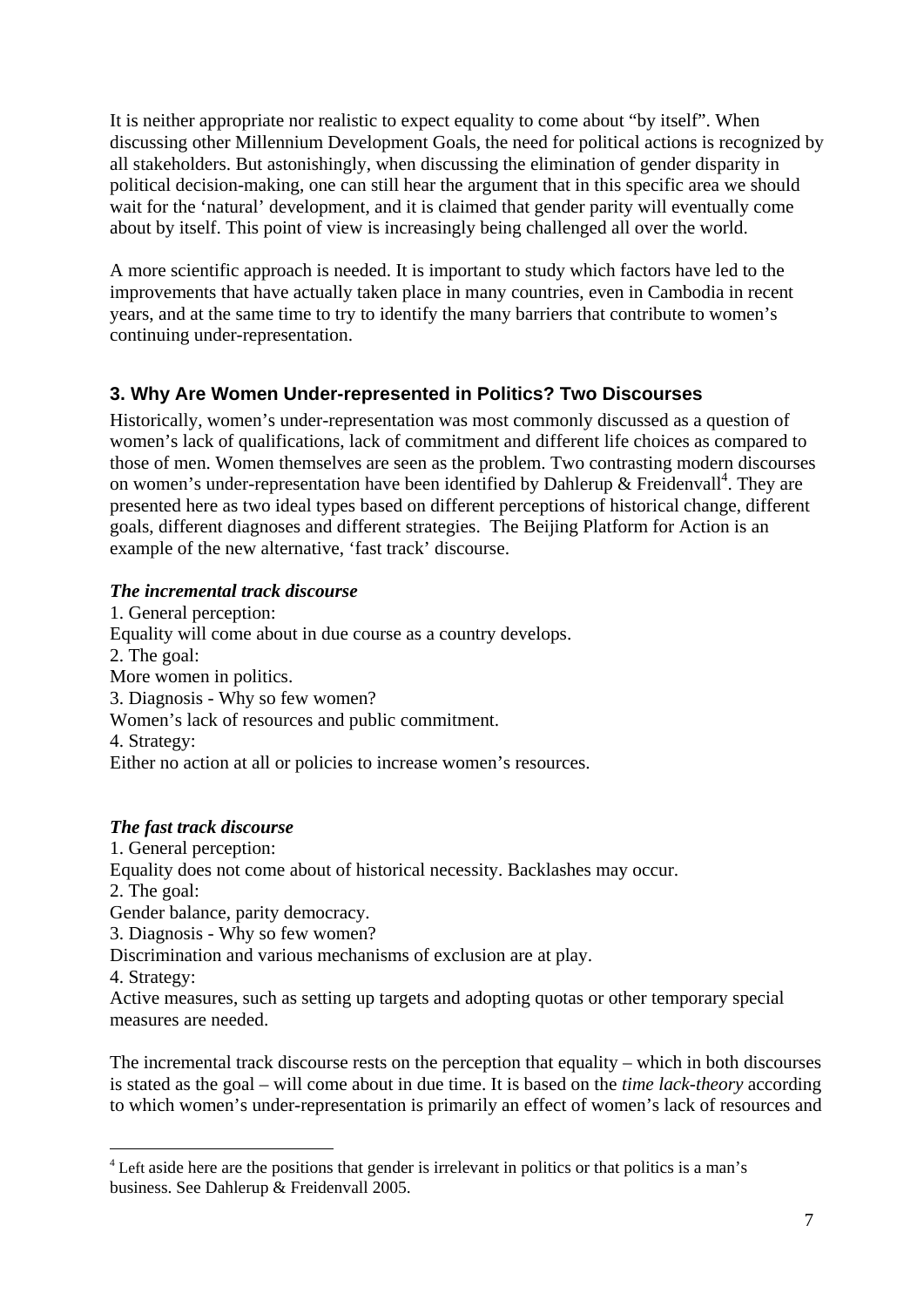of old prejudices, which will disappear in due course as society develops. Consequently, affirmative action measures, such as gender quotas, are seen as 'unnatural' interferences in normal political practises. Until recently, the Scandinavian countries and the Western world in general have been characterised by the incremental track model.

In contrast, the fast track discourse rests on the understanding that male-dominated societies and organizations have an embedded tendency to reproduce male-dominance. Open discrimination as well as structural barriers and mechanisms of exclusion are institutionalized in the norms and practises of political life. There are many examples: if the potential candidates have to buy a place on the party ticket or if large personal contributions are necessary for campaign financing, then men in general are favoured because of the usual uneven distribution of wealth and money at the disposal of women and men, respectively. An "old boy's network", where men recruit other men, is a serious hinder for women to enter politics. Consequently, active measures to break with such structures are needed in order to make political life truly inclusive for women.

Old political norms and practices cannot be considered a natural order of things. If the effect of existing practises is de facto under-representation of women and other under-represented groups, then it is time for structural changes and active measures, as suggested by the Beijing Platform for Action and many subsequent international and regional declarations. The argument is that since men are favoured directly and indirectly in the present system, then affirmative action and temporary special measures do not entail discrimination of men *but compensation for the direct discrimination and the structural barriers that women meet.* 

There are many different types of active measures that may help further women's political empowerment: capacity building for potential and actual candidates; changes in the political environment and the political workplace, for instance bans on night meetings; changes in impolite political language; removal of prejudice against women candidates and MPs; improvements in the safety of female candidates and politicians. Changes are also needed in the norms of the political workplace, norms that were often established before women had the right to enter the political scene. These are all *long term changes*. However, in many countries today, a *'fast track politics'* in the form of temporary special measures and electoral gender quotas are adopted in order to rapidly change women's historical under-representation.

#### *Are women not qualified?*

Fast track discourse rebuffs the argument that women's under-representation is first and foremost a result of women's lack of qualifications. This argument has lost its validity today, with many well-educated women and many women active in civil society organizations.

All over the world women's organizations are retorting to the women's-lack-of-qualificationsargument with the following question: Are all current male politicians qualified? Maybe it is time to leave these types of arguments, recognizing women's qualifications as, among other things, community leaders and leaders in many CSO, and instead discuss the need for representation of all experiences in society.

# **4. The Cambodian MDG3 Goals**

Promoting "gender equality and empower women" is one of the United Nations Millennium Development Goals (MDG), namely MDG3.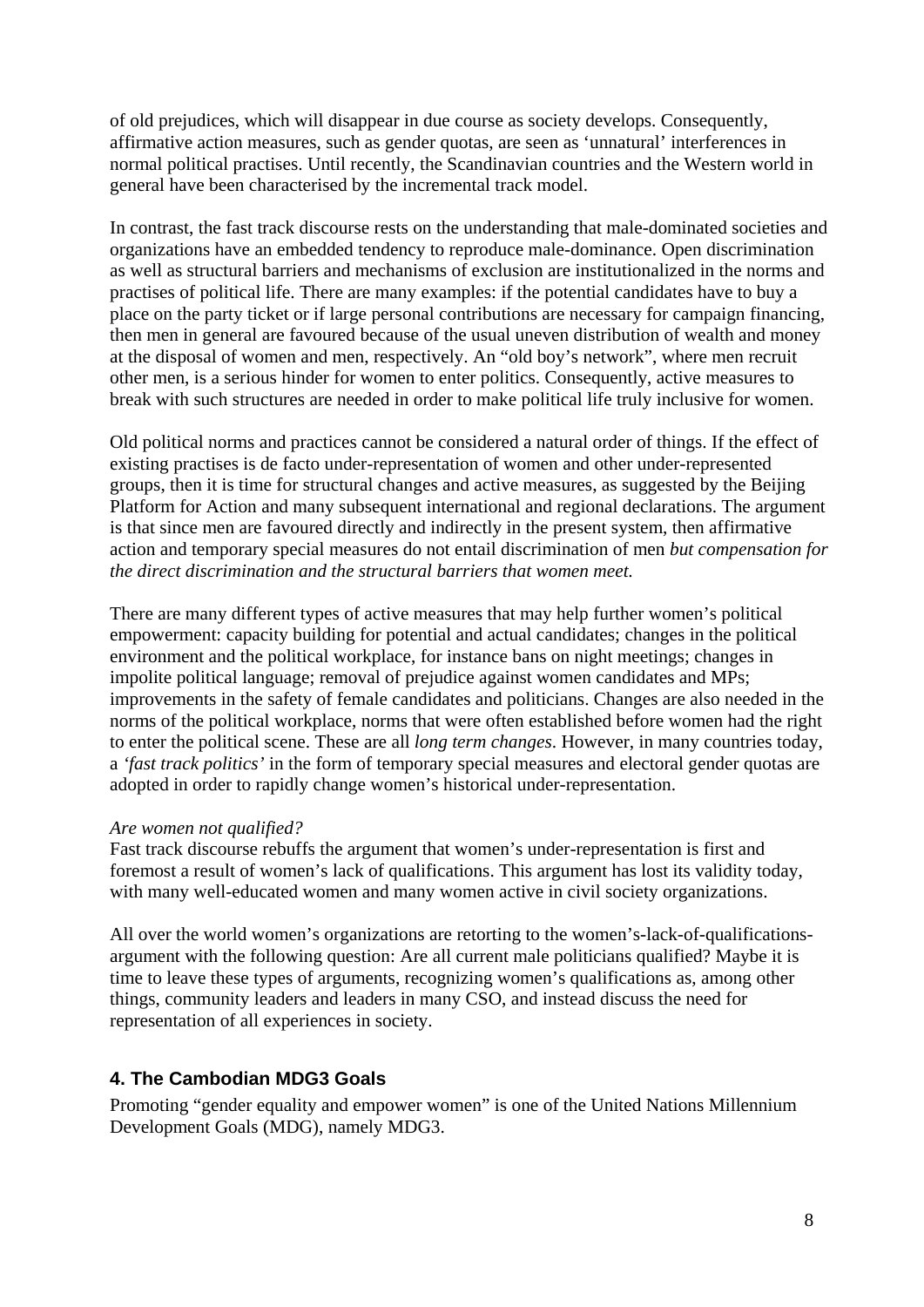The Royal Government of Cambodia is fully committed to achieving the Cambodian Development Goals (CMDG) which have become the cornerstones of the country's development policies and strategies.<sup>5</sup> Contextualizing the MDG3 into Cambodian Millennium Development Goals (CMDG3), three overall targets were set up: eliminating gender disparities in education; eliminating gender disparities in government; and significantly reducing all forms of violence against women and children. The targets established under the second overall target on 'eliminating gender disparities in public institutions' were the following:

# CMDG 3 : Promote Gender Equality and Empower Women

Overall target 7: Eliminating gender disparities in public institutions

- Target 3.8: Increasing the proportion of seats held by women in the National Assembly from 12% in 2003 to 30% by 2015
- Target 3.9: Increasing the proportion of seats held by women in the Senate from 13% in 2003 to 30% by 2015
- Target 3.10: Increasing the proportion of female ministers from 8% in 2003 to 15% by 2015
- Target 3.11: Increasing the proportion of female secretaries of state from 6% in 2003 to 18% by 2015
- Target 3.12: Increasing the proportion of female under secretaries of state from 5% in 2003 to 20% by 2015
- Target 3.13: Increasing the proportion of female provincial governors from 0% in 2003 to 10% by 2015
- Target 3.14: Increasing the proportion of female deputy provincial governors from 1% in 2003 to 15% by 2015
- Target 3.15: Increasing the proportion of seats held by women in commune councils from 8% in 2003 to 25% by 20156

The framework for the MDG3 Week in September was *the target of 30 percent women* in the National Assembly and the Senate, a key indicator for achieving gender equality and empowerment by 2015 under MDG 3<sup>7</sup>. Using the Inter-parliamentary Union (IPU) Tool-Kit to mark the  $10<sup>th</sup>$  anniversary of the Senate in 2009, one of the recommendations that emerged was to propose an amendment to the electoral law in order to increase the number of women senators to 30 percent  $8$ . Based on Cambodia's new experience with decentralization, reaching the MDG3 goals at the provincial and commune levels as well is part of the stated target, as shown in the CMDG 3 list above. Within the UNDP/LEAP project, and in fact at the core of all UNDP programming in Cambodia, is support for the achievement of the MDGs, and priority is given to  $MDG3.$ <sup>9</sup> The gender composition of elected positions is the focus of this report.

1

<sup>&</sup>lt;sup>5</sup> Foreword by Prime Minister Hun Sen, The Cambodian Millennium Development Goals Report. November 2003. To be found on the homepage of the Ministry of Planning: *The Cambodian Millennium Development Goals (CMDG). www.mop.gov.kh* <sup>6</sup>

<sup>&</sup>lt;sup>6</sup> The Cambodian Millennium Development Goals Report. November 2003. To be found on the homepage of the Ministry of Planning: *The Cambodian Millennium Development Goals (CMDG).* www.mop.gov.kh Note that these goals were established in 2003, and consequently some of the recent developments in women's representation are not reflected in this text.

<sup>7</sup> See *Draft Terms of Reference for the MGD3 Week,* Technical Coordination Secretariat, June 2010. The second point reformulated. The goal of 30 % is also stated in the brochure *Key Gender Statistics in Cambodia (as of August 2008).* Issued by the Ministry of Women's Affairs. 8 *Achieving MDG3 by 2015. Concept note for MDG3 Week,* August 2010. 9 *Achieving MDG3 by 2015. Concept note for MDG3 Week,* August 2010.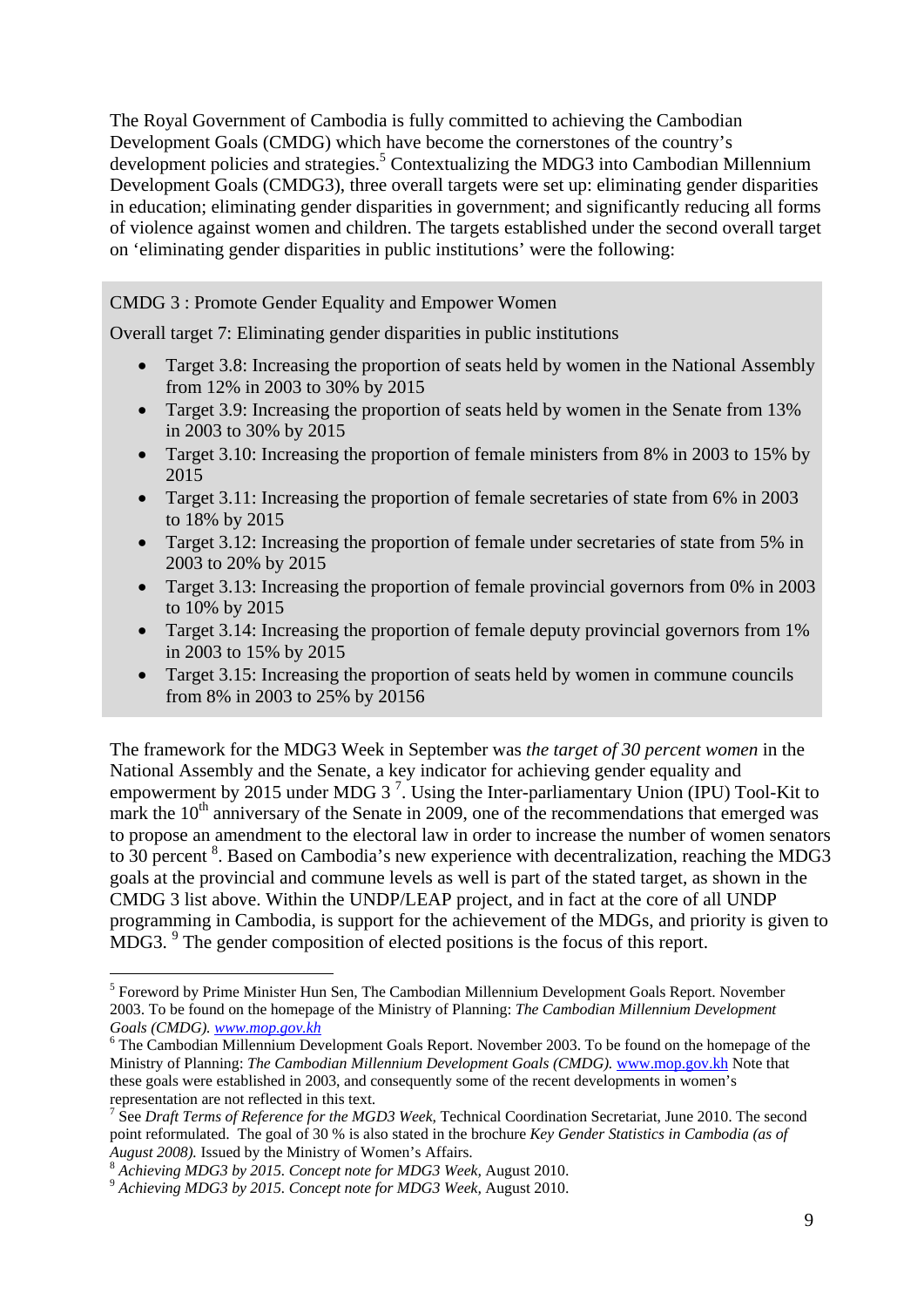# **5. Temporary Special Measures/Gender Quotas in Use in Cambodia Today.**

The use of different types of temporary special measures to increase women's political participation and representation has been under discussion for some time in Cambodia, as it has globally. The use of such affirmative action measures was also a central part of the deliberations during the MDG3 Week.

Some temporary special measures (TSM) are already in place in Cambodia, including:

- One out of three members of a village commission should be a woman
- At least one woman among the provincial deputy governor
- Women shall be between 20 and 50 percent of new recruits in the civil service

To evaluate where special measures are needed in order to achieve the CMDG3, we will now analyse recent developments in women's political representation in Cambodia.

*Is Cambodia 'on track'? Are the 2015 goals realizable? Are special temporary measures needed?* 

# **6. Women's Political Representation in Cambodia**

Some important improvements have taken place in women's political participation and representation in Cambodia during the past decade, although the level is still low. Unfortunately, reports on women's political representation present contradictory figures. Consequently, one of the recommendations of this report is that the electoral authorities should provide relevant statistics on the gender composition of all candidates nominated and all elected representatives at all levels by party and constituency. The lack of sufficient electoral statistics makes adequate analysis problematic.

#### *Recommendation 1*

*Public electoral statistics on women in politics should be improved. The current contradictory figures on women's political representation obscure the analysis and make policy recommendations difficult.*

One of the arguments heard by this rapporteur in Cambodia against the adoption of temporary special measures was that the country is on the right track, using the language of 'on track', 'slow' and 'off track' of the UNDP Status report on the CMDG from September 2010.<sup>10</sup> But is Cambodia on track in this issue?

The Status report provides a varied response, depending on the political institution concerned. In relation to deputy provincial governors, under-secretaries of state and the National Assembly, the report gives the mark 'on track'. As for the Senate and the Commune Councils the mark is 'Slow'. However, in relation to provincial governors, secretaries of state and ministers, the verdict is 'off track'. Here we will look closer at the elected assemblies.

# **6.1. The National Assembly**

<sup>1</sup> <sup>10</sup> Current Status of Cambodian Millennium Development Goals (CMDG), UNDP, Phnom Penh September 19, 2010.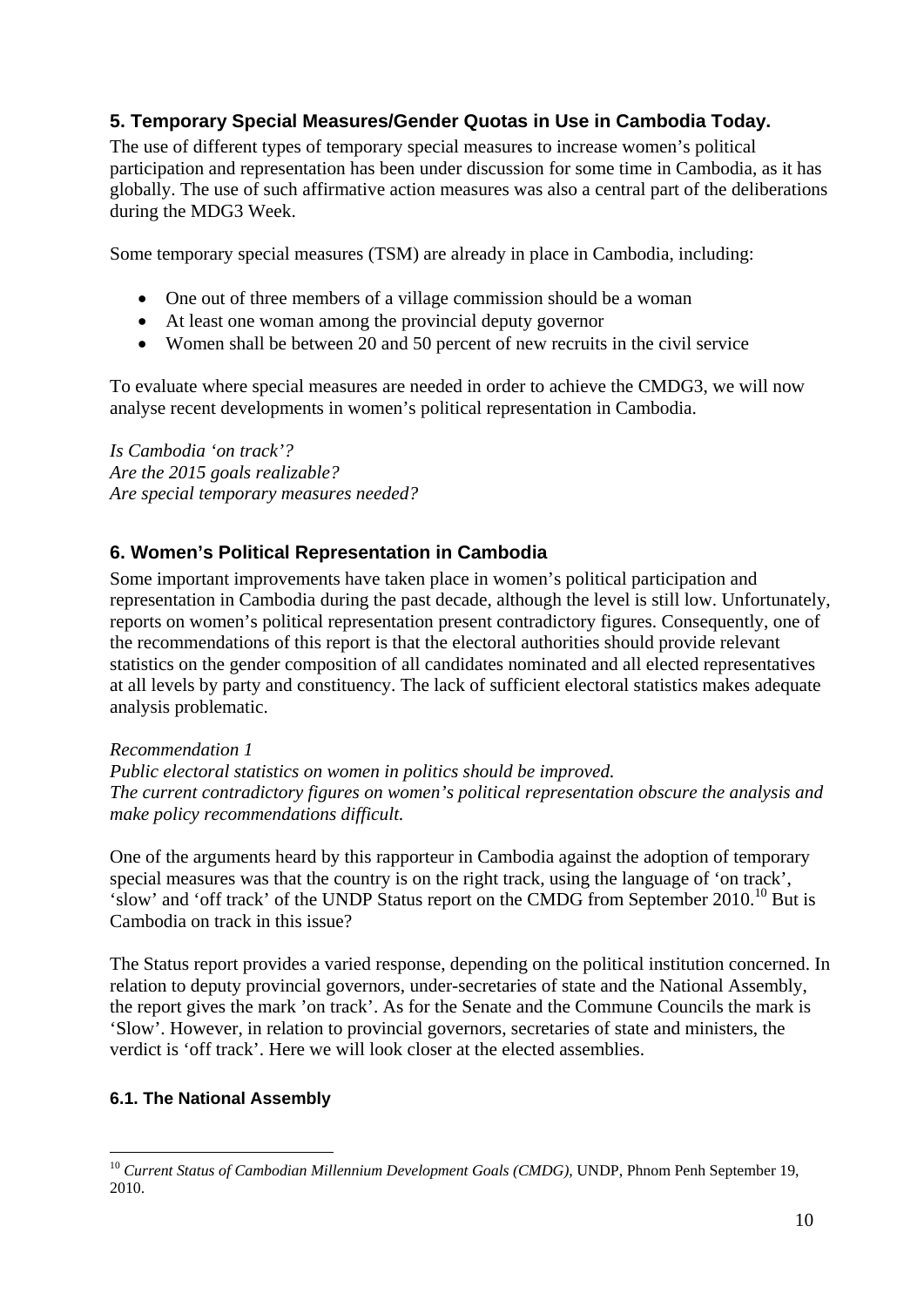|       | <b>W. Candidates</b> | No of Women elected/all elected | Women in %       |
|-------|----------------------|---------------------------------|------------------|
| 1993a | 5 % b                | 5/83 b                          | 6.0 % c $(5.8a)$ |
| 1998a | <b>NA</b>            | <b>NA</b>                       | 11.5 %           |
| 2003a | 11.2% b              | 24/123                          | 19.5 %           |
| 2003d |                      | 15/123                          | $12.2\%$         |
| 2008a | 14.9 % e             | 27/123                          | 22.0 %           |
| 2008f |                      | 25/123                          | 20.3%            |
| 2008d |                      | 18/123                          | 14.6 %           |

*Table 1. The Representation of Women in the National Assembly of Cambodia. Contradictory Statistics.*

*Sources:* 

a. *The main source used in table 1 is Key Gender Statistics in Cambodia (as of August 2010),*  issued by the Ministry of Women's Affairs, however with some modifications and additions, showing contradictory figures, see b-f.

b. *A Fair Share for Women*. Ministry of Women's Affairs, April 2004, p.125.

c. *A Fair Share for Women. Cambodia Gender Assessment.* Ministry of Women's Affairs, April 2008, p.152

d. *Women's Participation in Politics and 2008 National Assembly Elections.* Published by Committee for Free and Fair Elections in Cambodia, COMFREL, Feb. 2009, p.4.

e. National Election Committee. No 05.079/08 NEC.SG.PIB, May 27, 2008

www.necelect.org.kh. Number of titular candidates. Among all candidates (titular + alternate), women's share is 16.1%.

f. Liste de nominative des députés de la législation Année 2008-2013 suivant les circonscriptions des partis politiques. Home page of the National Assembly, www.nationalassembly.org.kh, accessed 10.10.2010.

*Table 1* shows the gradual increase in women's representation in the National Assembly of Cambodia in the elections in 1993, 1998, 2003 and 2008, from 6 to over 15 or even 20 percent. Today, Cambodia is number 57 on the world rank order in terms of women's political representation, higher than the Republic of Korea (14.7) but considerably lower than Vietnam  $(25.8)$  and East Timor  $(29.2).$ <sup>11</sup>

There is no doubt about the increase in women's representation in the Cambodian National Assembly, but the figures and percentages differ considerably from source to source, as shown in Table 1. To give some examples from publications from the Ministry of Women's Affairs: *A Fare Share for Women published April 2008 presents the percentages as 1993: 6 %, 1998: 11.5* % and 2003: 19 %, while the same publication in its 2004 edition presents the percentages as 1993: 5 %, 1998: 11.5, 2003 12.2 %; and the brochure *Key Gender Statistics in Cambodia as of August 2010* presents the figures 1993: 5.8 %, 1998: 12.? %, 2003: 19.5 % and 2008: 22 %. The figures published by COMFREL are much lower (see below). The homepage of the National Election Committee does not provide the necessary statistics on women's representation in national politics, even if such information is vital for the discussion of how to improve women's political representation.

1

<sup>&</sup>lt;sup>11</sup> www.ipu.org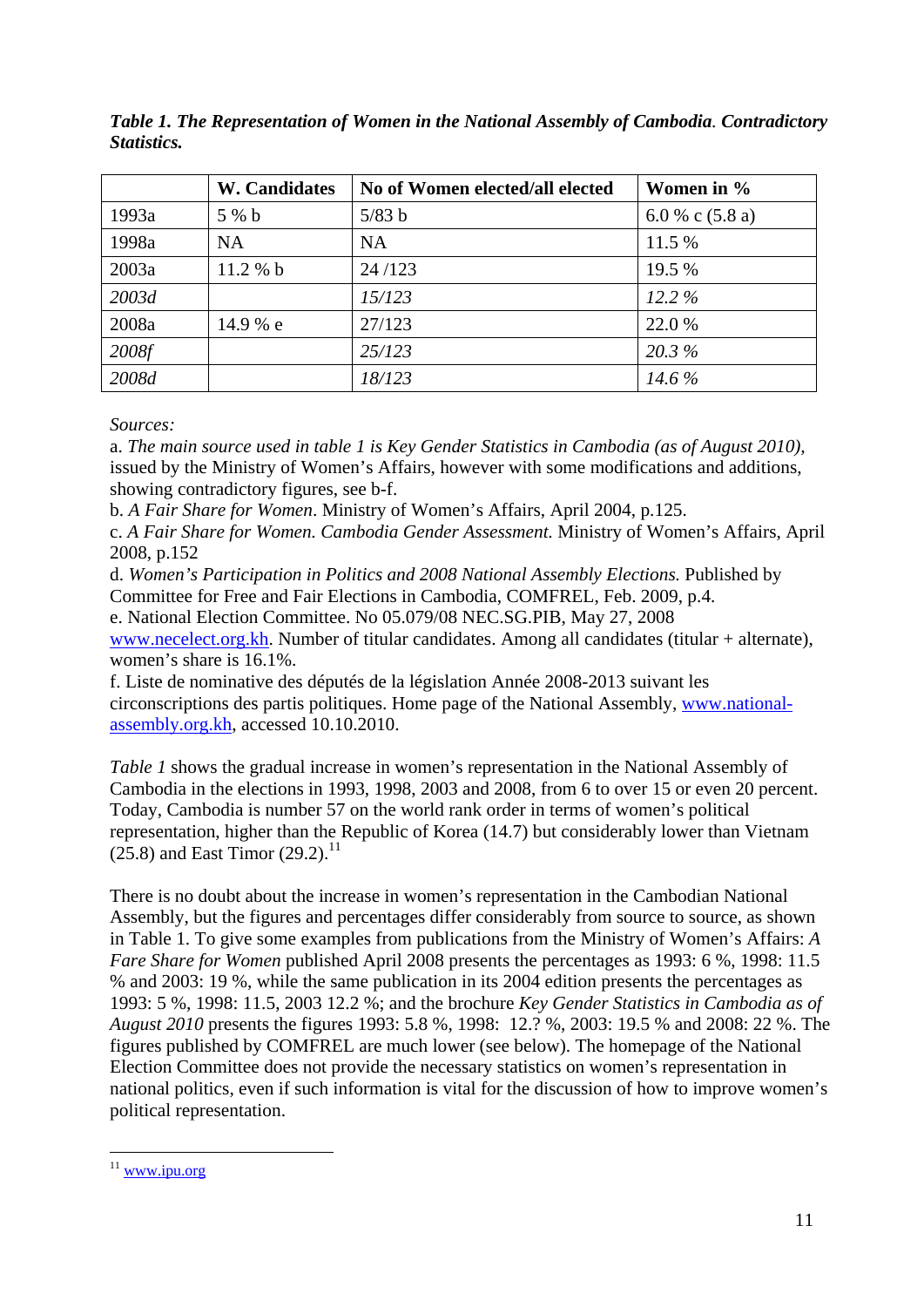#### *The many substitutes*

1

It is important to note that replacements of members of parliament are quite common, either just after the election when the government is formed or during the term. Replacements can be the result of elected MPs leaving the assembly to become ministers, even if such a withdrawal is not legally required. This may be one of the sources of confusion over the actual number of women in parliament, since these replacements after election-day sometimes affect the gender balance of parliament. The lowest reported figures in Table 1, that of 18 equalling only 14.6 percent women elected, is reported by COMFREL as referring to the "immediately" elected female candidates before the government was formed (p. 4). This confusion as to how many women were actually elected to the National Assembly obscures the analysis.

If the COMFREL figures are correct, then the increase is very modest, from 12.2 in 2003 to 14.6 percent in 2008. Other sources report an increase in women's representation that took place after the 2008 election from 22.0 % (20.3%) to 24 % women MPs in  $2010$ .<sup>12</sup> For the evaluation of the development and the likelihood of achieving the CMDG 3 before 2015, it is necessary to focus on the results of the direct elections and not rely on after-election replacements as the main method for increasing women's political representation.

In fact, if women's representation in parliament increases through the replacement of new (male) ministers with (female) substitutes, then the number of women in the cabinet will tend to decrease and the CMDG goal of moving from the present 8 percent to 15 percent female ministers (target 3.10) will be even farther away. Accordingly, in the Status report the mark given in relation to female ministers is 'off track'.

#### *Is the development for the National Assembly 'on track'?*

It is, however, also interesting to study whether these substitutions during the term have become an avenue for more women to attain a position in politics. In general, studies are needed on the turnover of female and male MPs and on the extent to which women who enter parliaments as substitutes eventually gain a foothold in parliament. The COMFREL paper gives a negative evaluation, arguing that with only one or two years left of their term, "inadequate time and opportunities to execute tasks not only causes women difficulties, but also decreased the value of their job performance and confidence in women".13

The UNDP Status paper on the CMDG labels the achievement in gender parity in the National Assembly as *"on track".* During the MDG3 Week this positive development was mentioned by several politicians, in some cases even as an argument against the adoption of temporary special measures.

 If, however, one takes as the point of departure the COMFREL figure of only 14.6 percent women elected during the 2008 election (election day figures) and if the role as substitute does not lead to a political career for women, *then the mark 'on track' would have to be modified to 'slow' for the National Assembly.* 

At any rate, reaching the CMDG 3 of 30 percent for the National Assembly no doubt requires deliberate action by various stakeholders around the nominations processes in the political parties, since neither 30 percent women nor gender parity will come about by itself.

<sup>&</sup>lt;sup>12</sup> See *Key Gender Statistics in Cambodia (as of August 2010)*. Issued by the Ministry of Women's Affairs.

<sup>13</sup> *Women's participation in Politics and 008 National Assembly Elections*. Published by Committee for Free and Fair Elections in Cambodia, COMFREL, Feb. 2009, p. 4.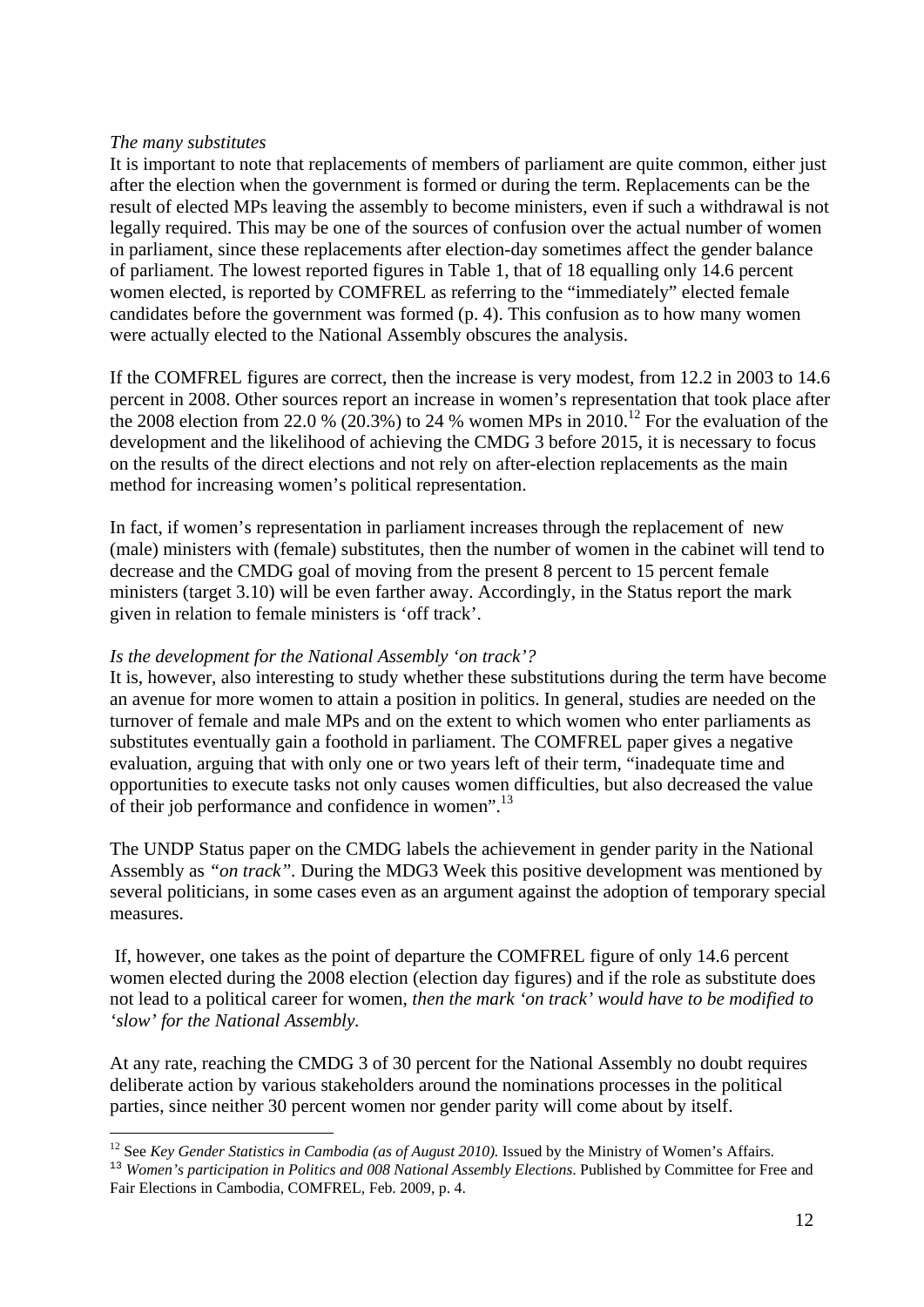### **6.2. The Senate**

| Year: | Women elected/ all elected | Women in % |
|-------|----------------------------|------------|
| 1999  | NA                         | $13\%$     |
| 2004  | 13/61                      | 21.3 %     |
| 2006  | 9/61                       | 14.8 %     |

|  | Table 2. Women's Representation in the Cambodian Senate |  |  |
|--|---------------------------------------------------------|--|--|
|  |                                                         |  |  |

*Source: A Fair Share for Women. Cambodia Gender Assessment.* Ministry of Women's Affairs, April 2008, pp. 151-52.

The new law of 2005, which mandated that the Senate would be indirectly elected by commune councillors, resulted in *a drop in women's representation from 21.3 to 14.8 percent.* This indicates that women's political representation is not increasing with some historical necessity. Structural changes, such as new electoral systems, may alter the opportunities for women. The UNDP Status report rightly put the mark' slow' for the Senate. No doubt temporary special measures are required for the Senate if the CMDG 3 goals of 30 percent women in the Senate are to be achieved.

### **6.3. The Commune Councils**

#### *Table 3. Women's Representation in Commune Councils*

| Year: | <b>Women candidates</b> | <b>Women</b> elected | <b>Women Commune Chiefs</b> |
|-------|-------------------------|----------------------|-----------------------------|
| 2002  | 16 %                    | 8 %                  | 2 %                         |
| 2007  | 21 %                    | l4.6 %               | 4 %                         |

*Sources: The National Election Committee on www.necelect.org.kh and A Fair Share for Women. Cambodia Gender Assessment. Ministry of Women's Affairs, April 2008, pp.153-56.* 

*Table 3* shows that commune politics in Cambodia is still heavily male dominated, since 85.4 percent of all commune councillors are men. This implies that the CMDG 3 target of 25 percent is far away. Accordingly, the local development of empowering women in politics is correctly marked *'slow'* by the UNDP Status report. It is the conclusion of this report that in order to reach the goal of 25 percent women elected by 2015, temporary special measures are necessary.

It should, however, be noted that a considerable increase in women's representation in Cambodian commune councils occurred between 2002 and 2007, albeit from a very low level. Variations between provinces/municipalities are considerable, from a minimum of 9.4 to a maximum of 22.0 percent.<sup>14</sup> However, as many as 385 communes/sangkats (23 %) have no women representative.<sup>15</sup> In absolute numbers 1,662 women were elected in 2007, as compared to 9,691 men, so the commune councils are still substantively non-representative of the Cambodian population, of which 52 percent are women.

<sup>1</sup> <sup>14</sup> National Election Committee, no 5.78/7 NEC.SG.PIB May 4, 2007.

<sup>&</sup>lt;sup>15</sup> A Fair Share for Women. Cambodia Gender Assessment. Ministry of Women's Affairs, April 2008, p.154. In the 2002 election, as many as 66 % of the communes had no female councillors.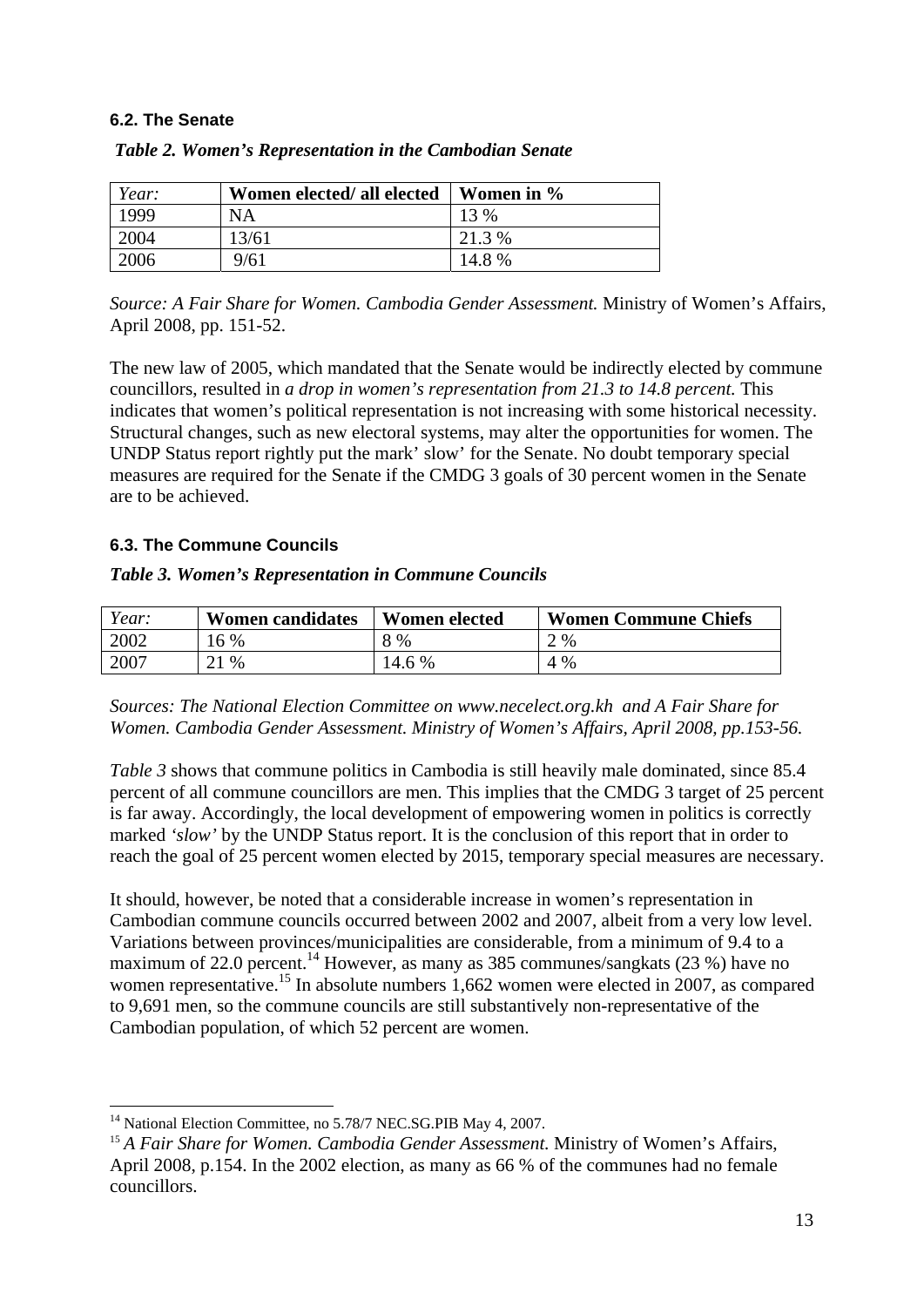The number of women *commune chiefs* has increased from 2 to 4 percent (from 34 to 69 out of 1,621), which is still remarkably low. The number of female first and second deputy commune chiefs is somewhat higher (161 and 110, respectively), though still very low.

*Table 3* also shows that at the commune level female candidates have a lower 'success rate' than male candidates, since women's share of the candidates are lower than their share of those elected, indicating that women candidates are generally placed in lower positions on the party lists than their male colleagues. It should be noted that the electoral statistics on women's representation issued by the National Election Committee for the 2007 commune elections is of high quality and is more comprehensive than for the national elections and that further studies are both possible and needed.

# *Recommendation 2*

*More studies should be conducted about which factors have actually contributed to recent increases and declines in women's representation in Cambodia, as well as about the many barriers that still exist, preventing the elimination of gender disparity in political decisionmaking.* 

# **7. The Political Parties as Gatekeepers to Elected Positions**

Electoral research points to the gatekeeper role of the political parties when it comes to the representation of women and other under-represented groups, such as ethnic minorities. In most political systems, as in Cambodia, it is the political parties that control the nomination of candidates. However in many countries, this process is non-transparent and may be even totally informal, hence the concept of "the secret garden of nominations".

It is the parties that place individual candidates in 'good' or 'bad' districts according to the geographical strength of the party, and it is the parties that rank the candidates on the electoral lists. Thus, studying the process of selecting and nominating candidates for public elections is crucial for our understanding of why women are under-represented

In an electoral system based on proportional representation (PR) with closed lists, as in Cambodia, voters only vote for a party and cannot change the order of the candidates. Consequently, the voters decide the size of the various parties, but it is the political parties that decide which candidates actually get elected. It follows from this that it is the political parties that are able to increase the political representation of women – or block the election of women.

Thus, the key questions are: Who has the power within the political parties? How democratic and open are the proceedings within the political parties at different levels? Who decides over the nominations?

*"Negotiations for placement on party lists are a complicated and difficult process and not all women would have the political connections or means to influence these decisions".16*

As the dominant party, the Cambodian People's Party, CPP, has a special responsibility for the overall participation and representation of women in political assemblies. How is the CPP doing compared to other Cambodian political parties in this respect?

<sup>1</sup> <sup>16</sup> A Fair Share for Women. Cambodia Gender Assessment. Ministry of Women's Affairs, April 2008, p.154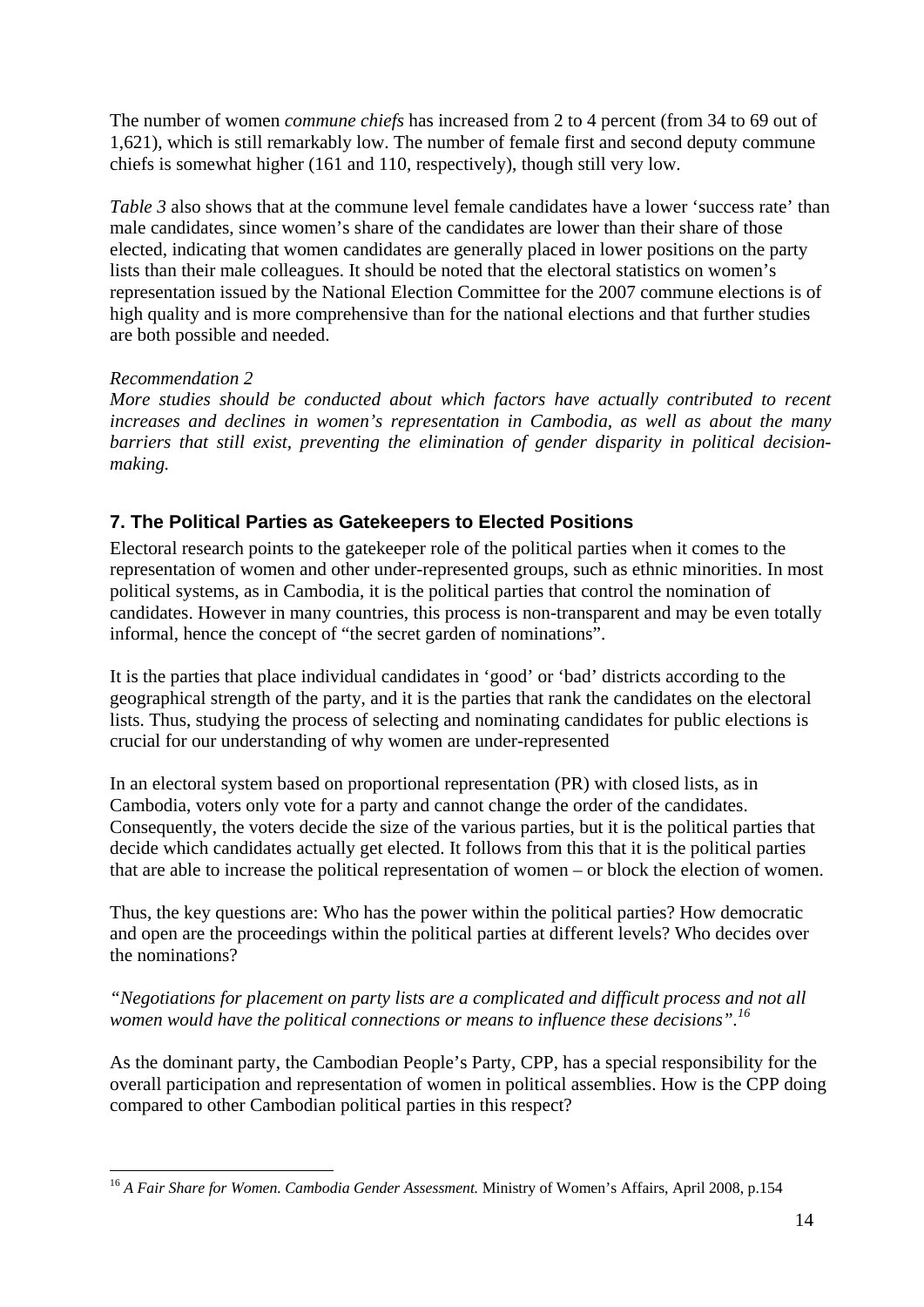### *Variations in women's candidacy and representation by assembly and party*

Because of their position as gatekeepers to elected positions, it is crucial to analyse the efforts of the political parties when it comes to nominating women for election. Only the largest parties are included in the following analysis.

### *Table 4. Variations among Cambodian Parties*

*Percentage of Women among Senators, Candidates for National Assembly, Elected to National Assembly, Candidates for Commune Councils and Elected to Commune Councils by Party.* 

|              | Women          | Women candi-   | Women elected | Women      | Women    |
|--------------|----------------|----------------|---------------|------------|----------|
|              | elected to     | dates National | National      | candidates | elected  |
|              | the Senate     | Assembly 2008  | Assembly 2008 | Commune    | Commune  |
|              | (g)            | (e)            | (d)           | Councils   | Councils |
|              |                |                |               | 2007(e)    | 2007(c)  |
| <b>CPP</b>   | 14 %           | 16 %           | 23 %          | 20 %       | 17 %     |
| <b>SRP</b>   | $\overline{0}$ | 14 %           | 23 %          | 16 %       | 9 %      |
| <b>FUN</b>   | 22 %           | 8 %            | $\theta$      | 24 %       | 3 %      |
| <b>NRP</b>   |                | 9 %            | $\theta$      | 22 %       | 3 %      |
| <b>HRP</b>   |                | 9 %            | $\Omega$      | <b>NA</b>  | $\theta$ |
| Others       | -              | 19 %           | $\Omega$      | 37 %       | $\Omega$ |
| <b>Total</b> | 14.8 %         | $14.9\%$       | 22.0%         | 21%        | 14.6%    |

*Sources:* Number of women in the National Assembly is here taken from the figures in source d. The sources (c, d, e and g) used here refer to the sources for Table 1. One additional source is used for the Senate: g., accessed Oct. 20, 2010: www.senate.gov.kh/senator/english/ListSenatorEng.htm.

*Note*: HRP included under others in source e. The sign – indicates that the party has no representation in this arena.

*Table 4* shows that all major political parties in all arenas operate below the 25 percent threshold for women. But the table also shows some variations between the political parties, with the dominant party, CPP, having the highest percentage of women in 3 out of the 5 levels. In their party groups in the National Assembly, CPP and SRP have the same share of female MPs, and in the Senate FUNCINPEC scores highest. It is interesting to note that for the dominant party, the CPP, the percentage of women candidates is lower than the number of women elected to the National Assembly, while the reverse is the case for the commune councils.

#### *Only the top candidates will be elected*

We must dig a little deeper if we want to understand why Cambodian women are so heavily under-represented. In general, attaining a top position on the list is decisive for getting elected. In closed list systems, like the Cambodian, it is the political parties, not the voters, that decide which individual candidates get elected.

With a National Assembly of only 123 members elected in 24 constituencies, the average number of candidates elected from each district is only a little over 5. In reality, the size of the districts in Cambodia varies considerably, from the six single member districts to the Kampong Cham and Phnom Penh districts with 18 and 12 seats in parliament, respectively. In the smaller districts, and especially on the lists of the smaller parties, only the very top positions can lead to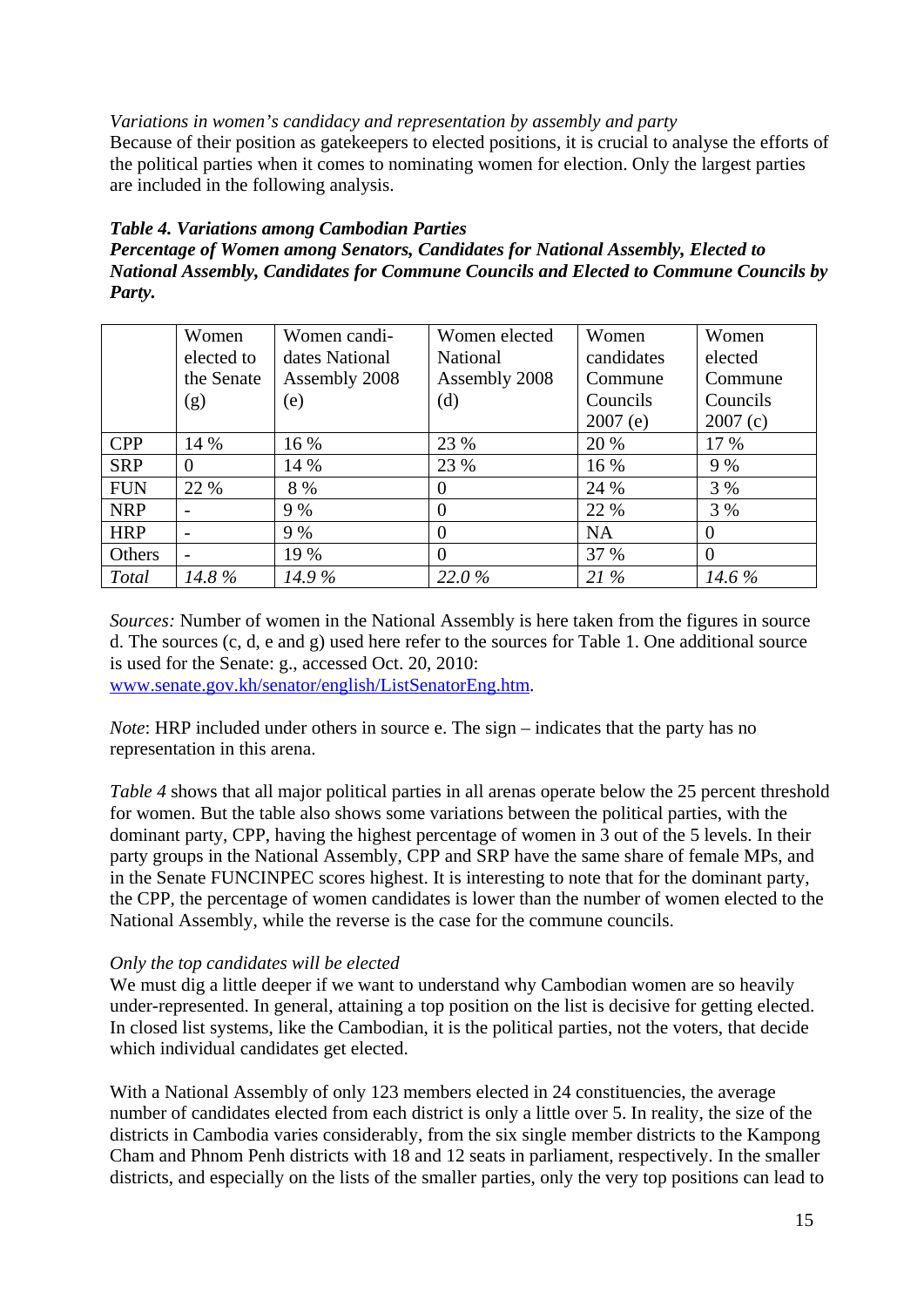election. Consequently, it is important to study how the political parties place their female candidates.

Prior to the candidate registration period of the 2008 NA election, the government and civil society organization in the form of the Committee for Promoting Women in Politics (CPWP) pushed for political parties to alternate the names of men and women at the top of their respective candidate lists to ensure that women would be elected. Those countries in the world that have such rules are among those with the highest representation of women. However, this was never done in Cambodian elections. In the following, the placement of the candidates by gender will be studied for the commune elections and the election to the National Assembly.

*The Commune Councils.* Table 3 showed an increase in women's representation in the commune councils between 2002 and 2007, from 8 to 14.6 percent. Studies have shown that there has been an increase in the number and share of female candidates, in percentages from 16 to 21 percent<sup>17</sup>. It is, of course, important that more women stand for election. However, there may be a considerable increase in the number of female candidates without any effect on the number of women elected, if these women candidates are placed low down on the electoral lists of the parties. It is the ranking that counts.

Studies have shown that in the 2007 commune council election more women were placed among the top 3 candidates by their parties than in the 2002 election – an increase from 1,161 to 2,328. And the number of women ranked first also increased for all of the major political parties.18

Variations are found among the political parties. The CPP, the party with the highest number of candidates by far, had the lowest number, only 66 women candidates ranked as number one, while FUNCIPEC had 96, SRP 96 and NRP 79.<sup>19</sup>

*Conclusion: The improvement in women's position in the rank order of each party list, which is decided exclusively by the parties themselves, is the main factor behind the increase in women's representation in commune councils between 2002 and 2007, from 8 to 14.6 percent.* 

It is important to continue the work of empowering women in those districts, primarily in the Western and Northern parts of the country, where women's representation is the lowest. It is also important that the political parties be more inclusive in relation to the representation of indigenous women.<sup>20</sup>

*The National Assembly.* Unfortunately, as pointed out above, there are shortcomings with the statistics on the gender composition of candidates for national elections. According to a candidate list for the National Assembly election in 2008, provided by the Committee for Promoting Women in Politics (CPWP), only 2 women were ranked among the top 3 candidates on the lists of the CPP, while this number was 6 for the FUNCIPEC and 8 for the SRP.<sup>21</sup> In the small single-member districts, the major political parties prefer to have a man as their only candidate. A remarkable exception is the two female candidates that topped the single-member

<sup>1</sup> <sup>17</sup> *A Fair Share for Women. Cambodia Gender Assessment.* Ministry of Women's Affairs, April 2008, p. 154-55. <sup>18</sup> Ibid., p. 154.

 $^{18}_{19}$  Ibid., p. 154.<br> $^{19}_{19}$  Ibid., p. 154.

<sup>20</sup> See Maffii & Hong 2010.

<sup>&</sup>lt;sup>21</sup> *Candidate List Election in 2008*. Provided by the Committee for Promoting Women in Politics (CPWP).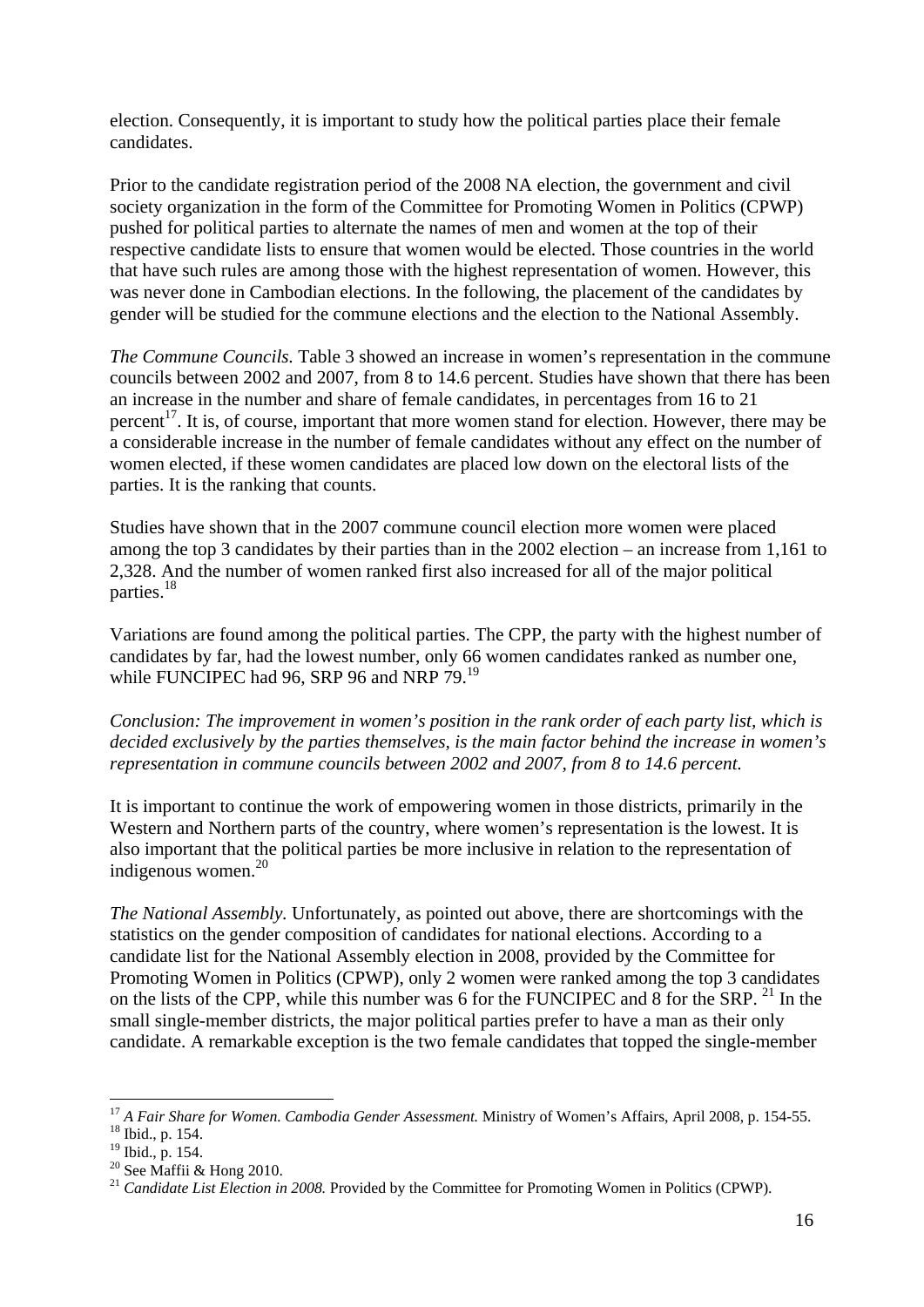lists of the SRP in the Ukdor Meanchey and Pailen City districts. However, the CPP won all of the single-member constituencies.

It can be interesting to take a closer look at the position on the lists of the female candidates that were actually elected to the National Assembly in 2008. Only candidates for the largest party, CPP, can be elected from a position lower than 5 on the candidate list.<sup>22</sup> How were the women MPs from the CPP placed on the electoral lists? The answer is that only seven of the CPP female candidates elected were placed among the top 3 candidates for that party. An additional 8 women were elected from positions 4 and 5. Four women were elected from even lower positions on the lists, namely in large CPP stronghold districts.<sup>23</sup> Only one woman topped a CPP list, Mme Men Sam On in Svay Rieng district. It is remarkable that 3 of the 5 MPs elected from this district for the CPP were women, placed in positions 1, 2 and 5.

For the smaller parties, HRP, NRP and FUNCINPEC, only candidates placed as number 1 on the party lists were elected, and among them there were no women. On the SRP lists, 3 women were ranked and elected as number one in their districts. In general, among the 6 women elected on SRP tickets, 5 were placed among the top 3, and all 6 were among the top 5, since the party only won between 0 and 5 seats in the different electoral districts, while CPP electoral gains varied between 1 and 11 or, if we only look at the multi-member districts, between 2 and 11.

What conclusion can be drawn from this analysis of recent elections for the possibility of achieving the CMDG 3 by 2015?

# **8. Strategies for the Coming Elections**

Only one election cycle remains before 2015. If the CMDG 3 targets are to be achieved*,* the political parties will have to take positive actions for change. Based on the above analyses of the development of women's political representation, positive actions are recommended.

It is no doubt possible to increase women's representation to 25 (commune councils) and 30 percent (Senate and National Assembly), if the political parties show the necessary political will. If there is a willingness to use effective new strategies, the good news is that realistic strategies are available. Experiences from other countries show this.

The capacity-building programmes that have been very important for this development should be continued and expanded. It is also a general experience that *the supply* of qualified women willing to become involved in politics will usually follow *the demand* by the political parties, if the demand is accompanied by strategies to make politics more attractive to women.

# *Recommendation 3*

*Capacity-building for women community leaders and for potential and actual women candidates in all parts of the country should be continued.*

<sup>1</sup>  $^{22}$  National Election Committee, no. 09.161/08 NEC.SG.PIB, September 02, 2008.

<sup>&</sup>lt;sup>23</sup> Liste de nominative des députés de la législation Année 2008-2013 suivant les circonscriptions des partis politiques. Home page of the National Assembly, www.national-assembly.org.kh, accessed 10.10.2010. This appears to be election day results. Unfortunately, there are some discrepancies between this list of those elected, ranked after their position on the list and their district, and the CPWP list on the ranking and gender of the candidates in the different districts. .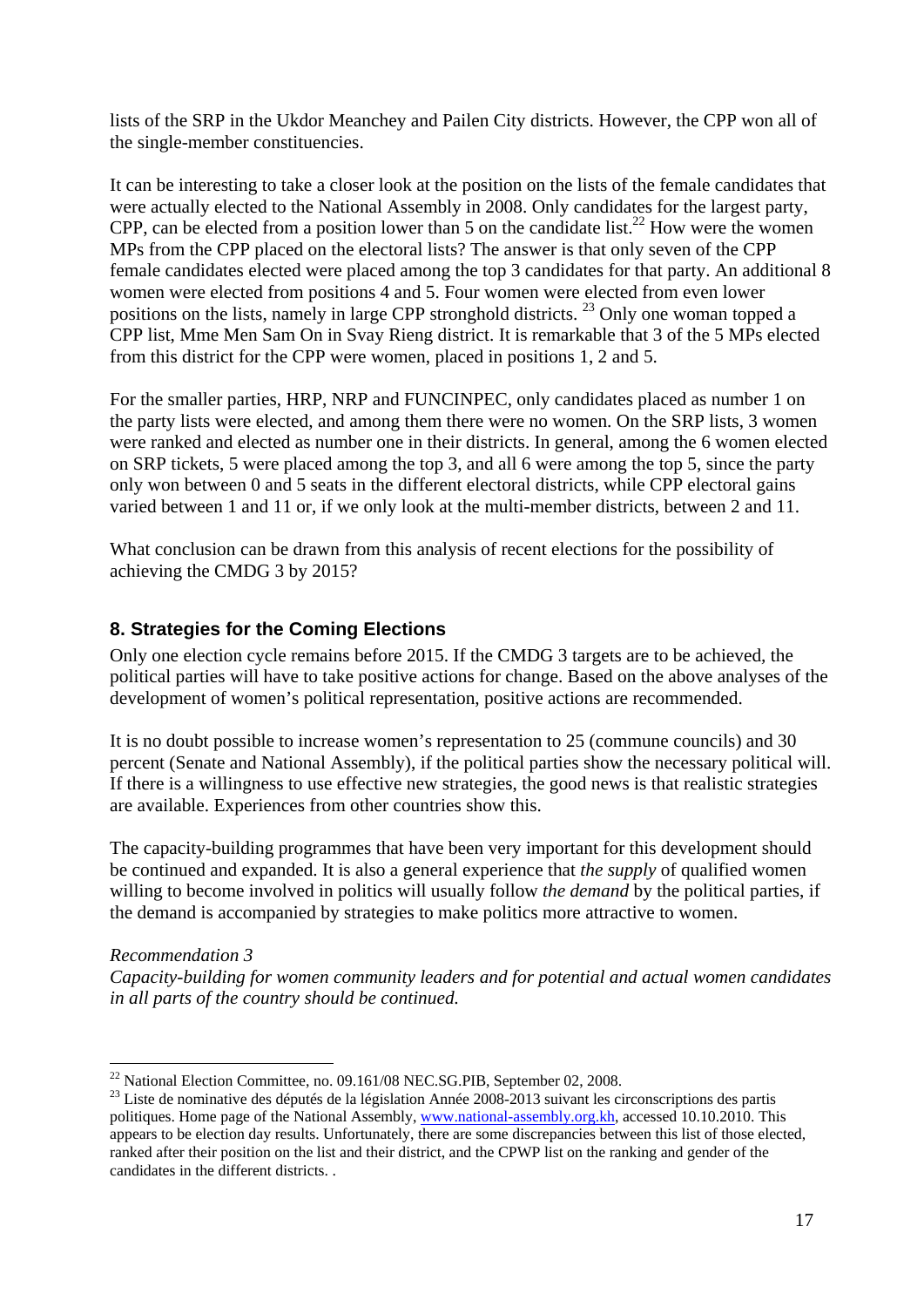The publication by the Ministry of Women's Affairs, *A Fair Share for Women* (2008) asked the National Electoral Commission to "provide information on the number of women candidates and their placement on the party lists." (p.153). This should be provided for before the election. In Cambodia, ballots do not include the names of the candidates but only party names and symbols. Thus, who the candidates are remains more or less unknown to the voters when they cast their votes. Usually only some of the top candidates are known to the voters. Thus, the voters are not stakeholders when it comes changing to the gender composition of the elected assemblies. Two quotations illustrate the lacking sense of ownership by the voters for those elected.

*"We choose between the political parties, and then they select the persons".* 

*"Those who run the campaigns locally, for instance a well-known figure in the local community, may not even stand for election, but the voters don't know"24*

### *Recommendation 4*

*The names of all candidates for elections should be made known to the voters before the election, including by means of posters at the polling stations, in order to make voters stakeholders in the political empowerment of women.* 

### *Recommendation 5*

*Parliament and the political parties in Cambodia should adopt temporary special measures for different types of elections, if the CMDG Goals 3 are to be achieved by 2015.* 

There are, however, several options for temporary special measures. In Appendix A, different types of temporary special measures and gender quotas in use around the world are described.

Here are some of the choices that can be made. More information on different systems is found in Appendix A:

- A. Reserved seats or rules for the gender composition among the candidates
- B. Legislation or voluntary rules in each party
- C. Rank order rules
- D Sanctions for non-compliance

Ad A. In the case of reserved seats, the electoral law reserves a specific number of seats in the assembly for women (or other under-represented groups) as, for example, in Rwanda, Uganda, Kenya and India at the local level. For the legitimacy of those politicians occupying reserved seats, it is important that they are elected, not appointed. Candidate quotas are only about the candidates and do not directly guarantee the election of a certain number of women.

Ad B. The next question is whether to aim at a law binding on all political parties (legislated quotas) or voluntary party targets or quotas, which are measures adopted by political parties on their own and which, therefore, may vary from party to party. In the case of voluntary party targets and quotas, it is important that such rules are formally decided upon, codified and made public. The advantage of a law is that it is binding on all political parties and allows for sanctions for non-compliance by the electoral authorities (see the Appendix A).

1

 $24$  Personal communication to this rapporteur.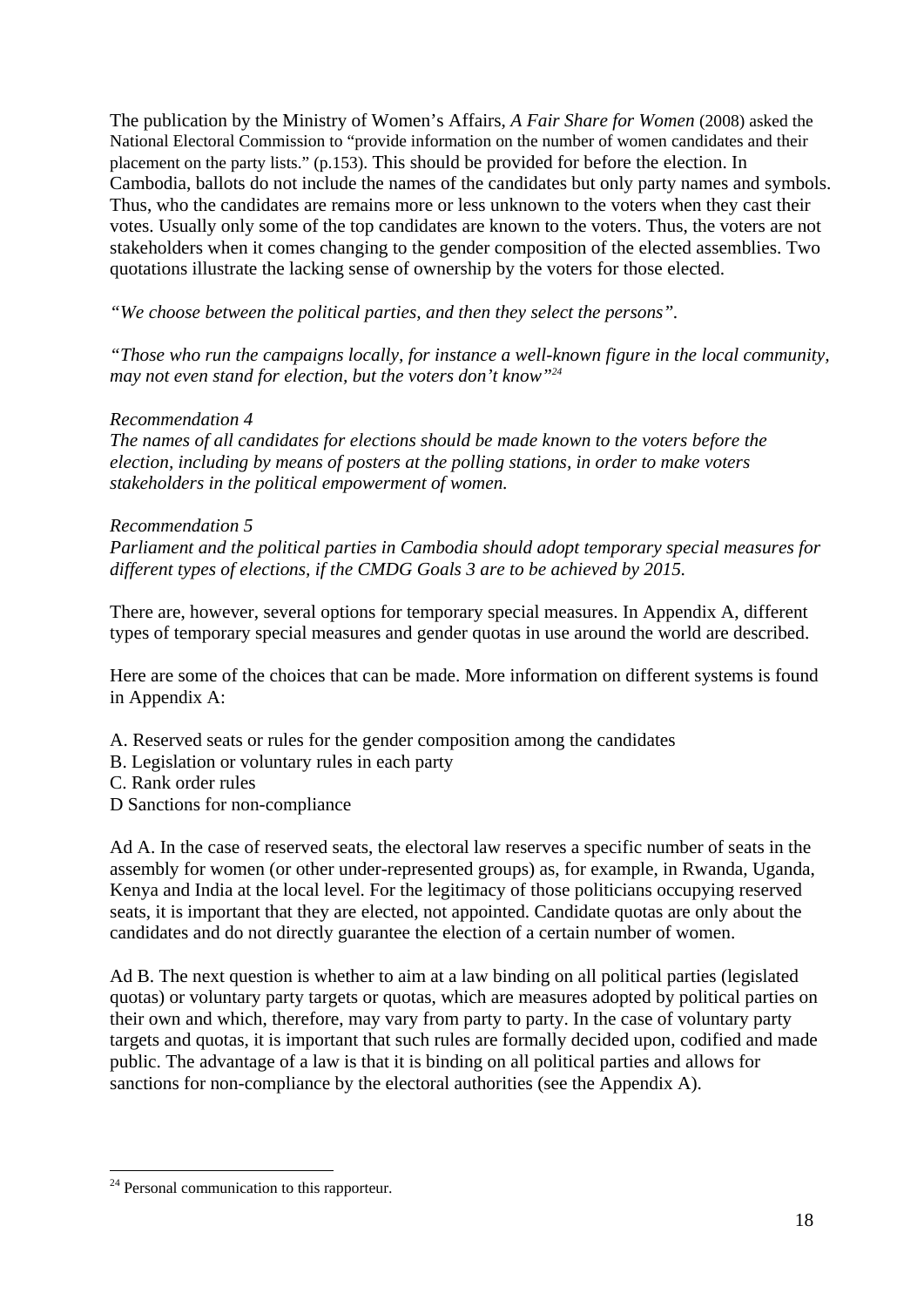### Ad C. Rank order rules

Before the 2008 National Assembly election, the Committee for Promoting Women in Politics (CPWP) pushed for political parties to alternate the names of men and women at the top of their respective candidate lists to ensure that women would be elected. Such a 'zipper system' has proved effective in changing women's historical under-representation. But even other rank order systems are in use (see Appendix A). A rank-order system should be compatible with the electoral system in the country.

In Appendix B the effects of four different rank-order systems are tested against the outcome of the 2008 election to the National Assembly in Cambodia. Not all of them will be effective in Cambodia because of the small number of seats to be elected from each electoral district.

#### Ad D. Sanctions for non-compliance.

In the case of voluntary party quotas, the central party leadership may install their own sanctions to be used against local chapters of the party that do not follow the rules of the party with regard to the nomination of women candidates.

In case of quotas by law, the sanction usually rest with the electoral authorities. The most effective sanction is when the electoral authorities are given the power to reject lists that do not comply with the rules in terms of gender composition. This system is in use in Costa Rica, Spain and France (in France only at the local level)..

# *Recommendations for TSMs for elected Assemblies in Cambodia.*

### *The National Assembly: CMDG 30 %*

A law is recommended, for instance as an amendment to the electoral law, requiring that the two top candidates on a party list not be of the same sex and that for every subsequent group of three candidates both sexes be represented.

Alternatively, if the goal is parity, the law may require that male and female candidates are alternated on the lists (the so-called zipper-system). For small parties, however, that only used to elect one candidate per district, fifty percent among the first candidates on their lists should be women, if gender balance is to be achieved, see Appendix B).

In addition, the law could stipulate a general requirement for the gender composition of the lists as a whole, for instance no less than 40 percent and no more than 60 percent candidates of either sex. But such rules are only effective in combination with rank order rules. Otherwise, women could just be placed at the bottom of the lists with no chance of being elected.

If no law is adopted, to reach the CMDG 3 is the responsibility of individual political parties through voluntary party rules. If the targets of 30 percent women among those elected to the National Assembly are to be achieved, then the political parties have to nominate at least 30 percent women candidates among their top candidates for the 2013 election. To be more specific, women candidates have to be nominated for 30-40 percent of the 'safe' (winnable) seats, defined as those top positions on the lists in each electoral district which led to election in 2008. The concept of winnable seats is in operation in Costa Rica (38 % women in parliament).

An example: The CPP won 11 seats in Kampong Cham district in 2008, but only 2 of these were women. The highest 11 positions on that party's candidate lists are so-called safe seats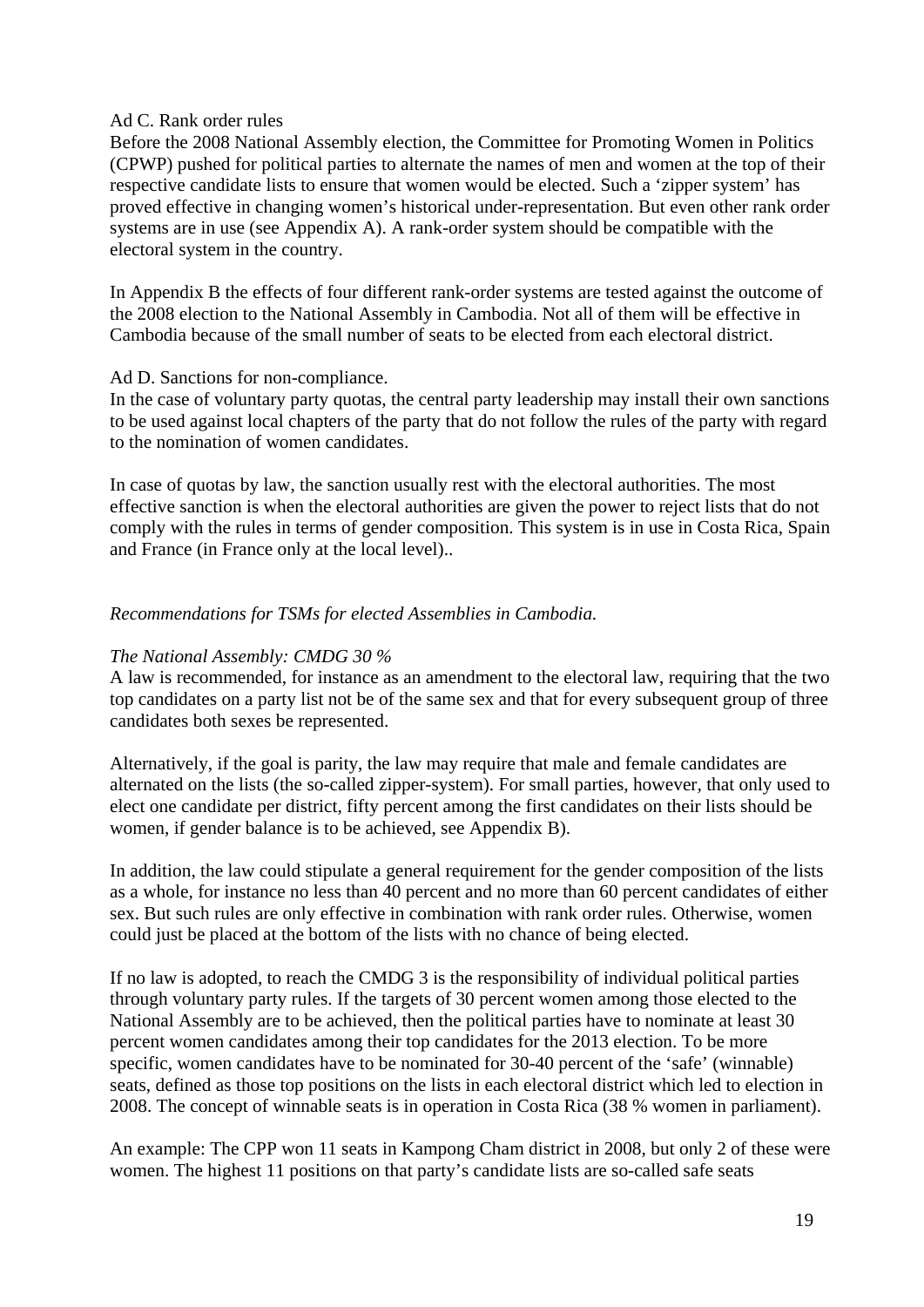(winnable seats). Provided the relative strength of the parties remains constant, in order to have 30 percent women elected in the district in the 2013 election there should be at least 4 women among the top 11 CPP candidates.

The SRP won 5 seats in the Kampong Cham district, of which 1 was a woman. In order to reach at 30 percent women elected, if party strength remains constant, then SRP should nominate at least 2 women among the top 5 candidates of the party in this district.

For smaller parties and smaller districts, the target should be that women candidates top the list in one third of those districts where the party won seats in the previous election. To reach parity, the demand should be every other district.

### *The Senate: CMDG 30 %*

Since the Senate in elected indirectly by the Commune Councils, a system of reserved seats might be advisable, for instance reserving one third of the seats for women, or even half. This can be done by presenting two lists to the voters, in this case the commune councillors - one with only women candidates and another with only male candidates.

 Alternatively, a law regulating the rank order of the candidates, as the one suggested for the National Assembly, could also be introduced for the Senate election.

### *The Commune Councils. CMDG 25 %*

The alternatives suggested for the National Assembly are applicable to elections to the commune councils.

# **9. Long-term Strategies**

It is important that the political parties develop a long term strategy of recruiting women and making political life more open and attractive to women. It is too late to start recruiting more women candidates shortly before an election. In *A fair Share for Women* (Ministry of Women's Affairs 2008) it is stated that campaigning for a high enough place on the list of candidates requires financial resources as well as the ability to garner support and persuade individuals (p.158). This is highly problematic for many reasons, one of them is the gender bias embedded in this tradition, since women in general have less money at their disposal than men. It is in general extremely important to open "the secret garden of nominations" and to break up 'old boy's networks' in relation to nominations.

Once a candidate, other barriers are still ahead. It is very important that electoral campaigns are conducted in a peaceful way. Violence or threatening electoral campaigns may discourage women to come forward as candidates. Democratic elections rest on a peaceful and respectful dialogue between political adversaries. COMFREL writes that during each election phase "irregularities, political murder/violence, intimidation, technical errors and other issues have arisen continuously", and urges the National Electoral Committee to stronger enforce rules and procedures, including penalties for breaking the rules (p.1). Consequently, the following changes are recommended:

# *Recommendation 6:*

*The nomination process should be formalized and the process of selection and nomination made more transparent.*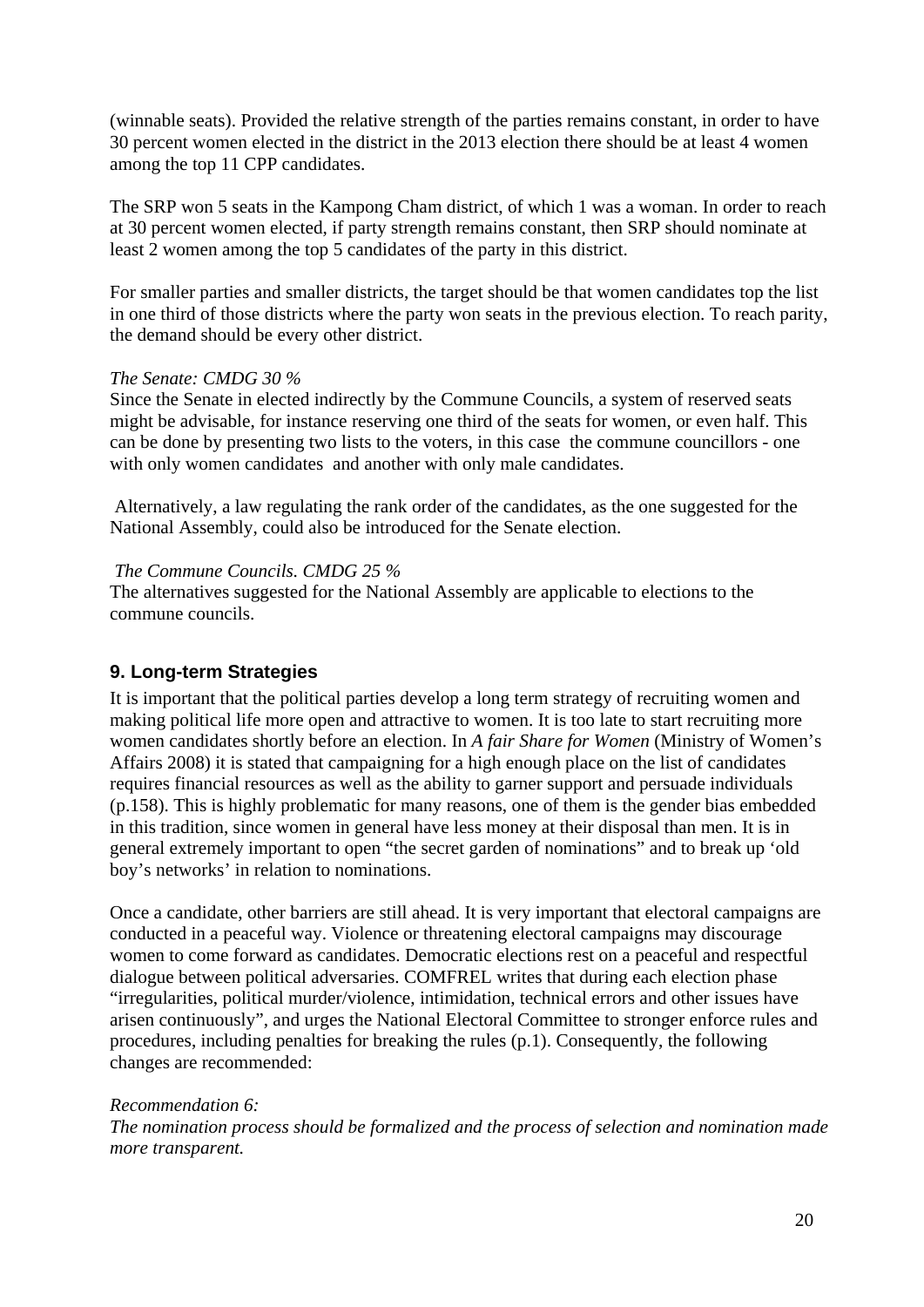#### *Recommendation 7:*

*Not financial resources, but abilities and representativeness should determine the placement and rank order of candidates on the party tickets.* 

#### *Recommendation 8:*

*All electoral campaigns should be conducted in a peaceful, democratic manner in order not to discouraged women from coming forward as candidates.* 

Following the UNIFEM expert Nyambura Ngugi's suggestions during the MDG 3 Week on how to improve the functioning of the political parties in order to make them more inclusive of women, the following long-term recommendations are made:

*Recommendation 9: The political culture should be changed in order to make political life more attractive to women.* 

#### *Recommendation 10:*

 *Women's issues should be made an integrated part of the political debate and policy making. This will make more women interested in politics. Conversely, with more women in politics, women's issues and equality issues will become a more prominent part of the political agenda.* 

*Recommendation 11:* 

*The number of women in the leadership of the political parties should be increased. The parties should make public statistics over the gender composition of their leadership annually.* 

# **List of References**

*A Fair Share for Women*. Ministry of Women's Affairs, April 2004.

*A Fair Share for Women. Cambodia Gender Assessment.* Ministry of Women's Affairs, April 2008

*Achieving MDG3 by 2015. Concept note for MDG3 Week,* August 2010

The Cambodian Millennium Development Goals Report. November 2003. To be found on the homepage of the Ministry of Planning: *The Cambodian Millennium Development Goals (CMDG). www.mop.gov.kh*

CPWP*: Candidate List Election in 2008.* Provided by the Committee for Promoting Women in Politics.

*Current Status of Cambodian Millennium Development Goals (CMDG),* UNDP, Phnom Penh September 19, 2010

Dahlerup, Drude, ed. (2006) *Women, Quotas and Politics.* London: Routledge.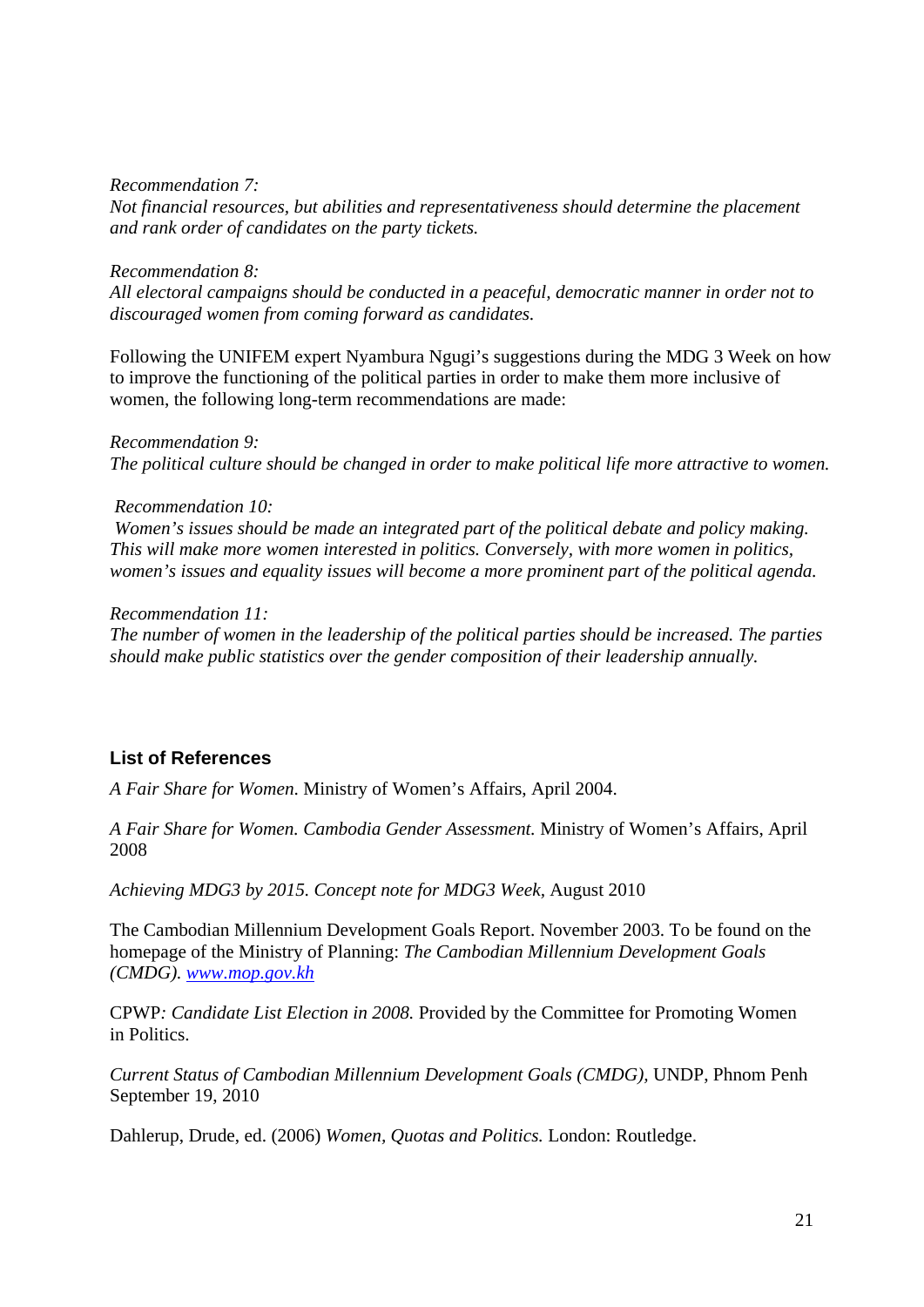Dahlerup, Drude and Lenita Freidenvall (2005) "Quotas as a 'Fast Track' to Equal Representation for Women: Why Scandinavia is No Longer the Model", *International Feminist Journal of Politics*, *(7)1: 26-48.*

*Draft Terms of Reference for the MGD3 Week,* Technical Coordination Secretariat, June 2010

*Gender analysis of women's political participation in 7 South-Asian countries: Bangladesh, Cambodia, the Philippines, Indonesia, Sri Lanka, East Timor and Vietnam. 2008–2009.*  Goubierno de Espana et al.

*Key Gender Statistics in Cambodia (as of August 2008).* Issued by the Ministry of Women's Affairs.

Liste de nominative des députés de la législation Année 2008-2013 suivant les circonscriptions des partis politiques. Home page of the National Assembly, www.national-assembly.org.kh, accessed 10.10.2010.

Maffii, Marghretita & Sineath Hong*, Promoting Political Participation of Indigenous Women in Cambodia.* Heinrich Böll Stiftung Cambodia, 2009.

National Election Committee. Statistics on various elections. www.necelect.org.kh

*Women's Participation in Politics and 2008 National Assembly Elections. Published by* Committee for Free and Fair Elections in Cambodia, COMFREL, Feb. 2009.

# **Web sites:**

www.ipu.org – showing women's parliamentary representation world-wide, issued by the Interparliamentary Union.

www.quotaproject.org – the global web site on electoral gender quotas, issued by International IDEA, Stockholm University and Inter-parliamentary Union, IPU.

www.national-assembly.org.kh

www.senate.gov.kh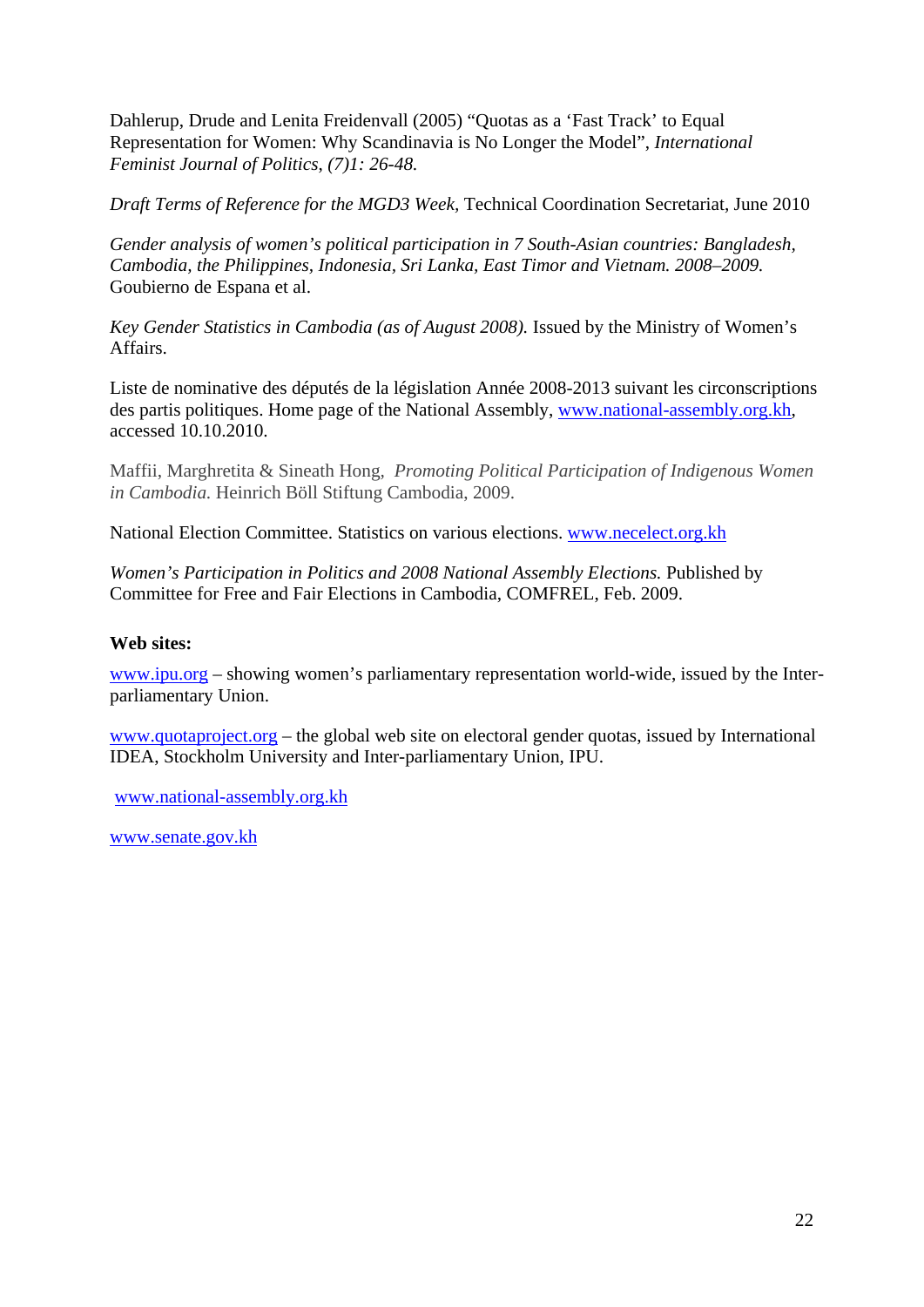# **Appendix A: Temporary Special Measures and Gender Quotas in Politics – A World-Wide Trend**

*By Drude Dahlerup, professor at the Department of Political Science, Stockholm University, Sweden ©* 

*October 2010.* 

# **1. Introduction**

All over the world today, women's under-representation in politics is being discussed. It is no longer considered natural that politics is a male-dominated area.

In recent years a new perspective on women's under-representation has developed. We see a discursive change away from primarily blaming women for not being good and qualified enough towards a demand for changing the political institutions and organizations so that they can become more inclusive for women and other under-represented groups. The UN Beijing Platform for Action from 1995 represents such a change in focus, and it also illustrates the growing impatience with the slow speed of change.

Electoral gender quotas is one type of temporary special measure:

Defining quotas:

Quotas imply setting a fixed goal for the recruitment of women or other under-represented groups for the candidate lists or among those elected in order to rapidly change an unwanted inequality

Electoral gender quotas are, thus, an affirmative action policy for public elections. The quota rules may set a minimum for women, for instance no less than 30 or 40 percent women on the candidate lists of each party. But quota rules may also be gender neutral, in which case a minimum and maximum are set for both sexes, for instance no more than 60 percent and no less than 40 percent of either sex.

In a way, electoral gender quotas are a simple measure. It is a simple answer to a very complex problem, that of women's historical exclusion from public life. Further, the implementation of quotas as an affirmative policy is easy to evaluate, since it is a matter of counting the number or share of women on the candidate lists and among those elected.

# **2. Women in the Parliaments of the World**

Women only occupy on the average 19 percent of the seats in parliaments around the world. Ten years ago, in 1999, the percentage was 13 percent. This reveals a rather slow development (www.ipu.org).

Table 1 shows the regional averages in women's parliamentary representation. The table shows that the differences are not as great as might be expected between the regions of the world. It also shows that an increase, although modest, has taken place in all regions. The Pacific region and the Arab countries are situated at the bottom, although statistically the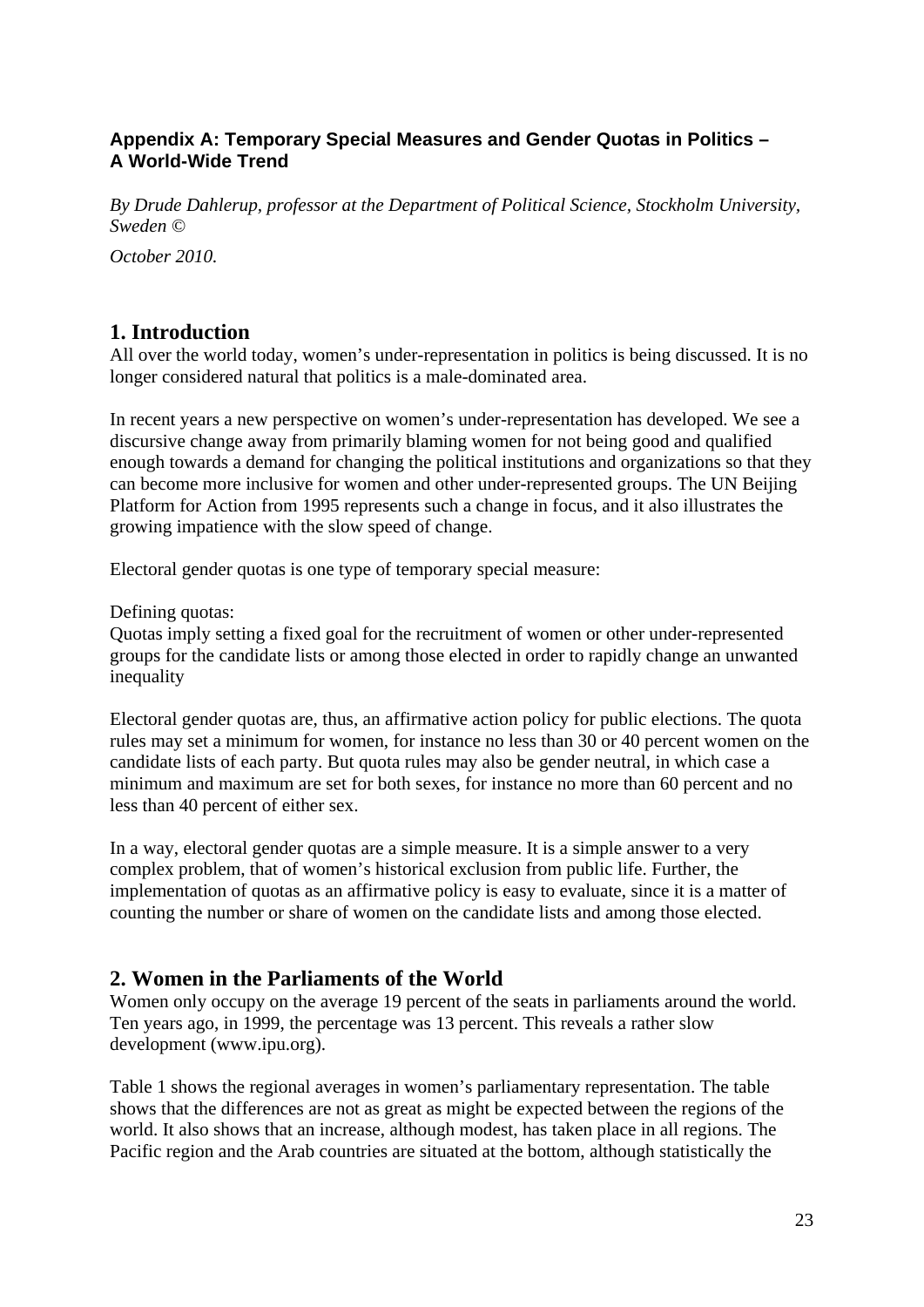greatest increase during the past decade has taken place in the Arab world, from 3.7 to 9.7 percent.

### **Table A.1. Women's Representation in Parliament 1997 and 201**

*- Regional averages, single or lower house* 

|                      | 1997   | 2010   |
|----------------------|--------|--------|
| Americas:            | 14.3   | 22.7   |
| Europe:              | 13.5   | 21.9   |
| Sub-Saharan Africa   | 10.8   | 19.1   |
| Asia:                | 9.7    | 18.4   |
| Pacific:             | 12.8   | 12.6   |
| Arab countries:      | 3.7    | 11.1   |
| <b>World Average</b> | 11.3%. | 19.3 % |
| Source: www.ipu.org  |        |        |

If we look at the individual countries, we find large differences within the regions. For a very long time, the five Scandinavian countries were almost alone at the top of the world rank order in terms of women's political representation. In 1999, there were between 25 and 43 percent women in their parliaments, in 2009 between 37 and 45 percent. But these countries are now being challenged by other countries, many of which are situated in the Global South (see Table 2).

| Country         | Women in Parl. | Quotas              | Electoral System |
|-----------------|----------------|---------------------|------------------|
| 1. Rwanda       | 56.3 (2008)    | <b>Legal Quotas</b> | <b>PR</b>        |
| 2. Sweden       | 45.0 (2010)    | Party Quotas        | <b>PR</b>        |
| 3. South Africa | 44.5 (2009)    | Party Quotas        | <b>PR</b>        |
| 4. Cuba         | 43.2 (2008)    | NA                  | Plurality/Maj    |
| 5. Iceland      | 42.9 (2009)    | No Quotas           | <b>PR</b>        |
| 6. Finland      | 42.0 (2007)    | No Quotas           | <b>PR</b>        |
| 7. Netherlands  | 40.7 (2010)    | Party Quotas        | <b>PR</b>        |
| 8. Norway       | 39.6 (2009)    | Party Quotas        | <b>PR</b>        |
| 9. Belgium      | 39.3 (2010)    | <b>Legal Quotas</b> | <b>PR</b>        |
| 10. Mozambique  | 39.2 (2009)    | Party Quotas        | <b>PR</b>        |
| 11. Costa Rica  | 38.6 (2010)    | <b>Legal Quotas</b> | <b>PR</b>        |
| 12. Argentina   | 38.5 (2009)    | <b>Legal Quotas</b> | <b>PR</b>        |
| 13. Denmark     | 37.4 (2007)    | No Quotas           | <b>PR</b>        |
| 14. Angola      | 37.3 (2008)    | <b>Legal Quotas</b> | <b>PR</b>        |
| 15. Spain       | 36.3 (2008)    | <b>Legal Quotas</b> | <b>PR</b>        |

| Table A.2. Women's Representation in Parliament: The top 15 countries 2010 |  |
|----------------------------------------------------------------------------|--|
| Single or lower house                                                      |  |

*Note: Election day figures. Legal Quotas are introduced by constitution or law. Party quotas are voluntarily measures adopted by individual political parties. If at least one of the political*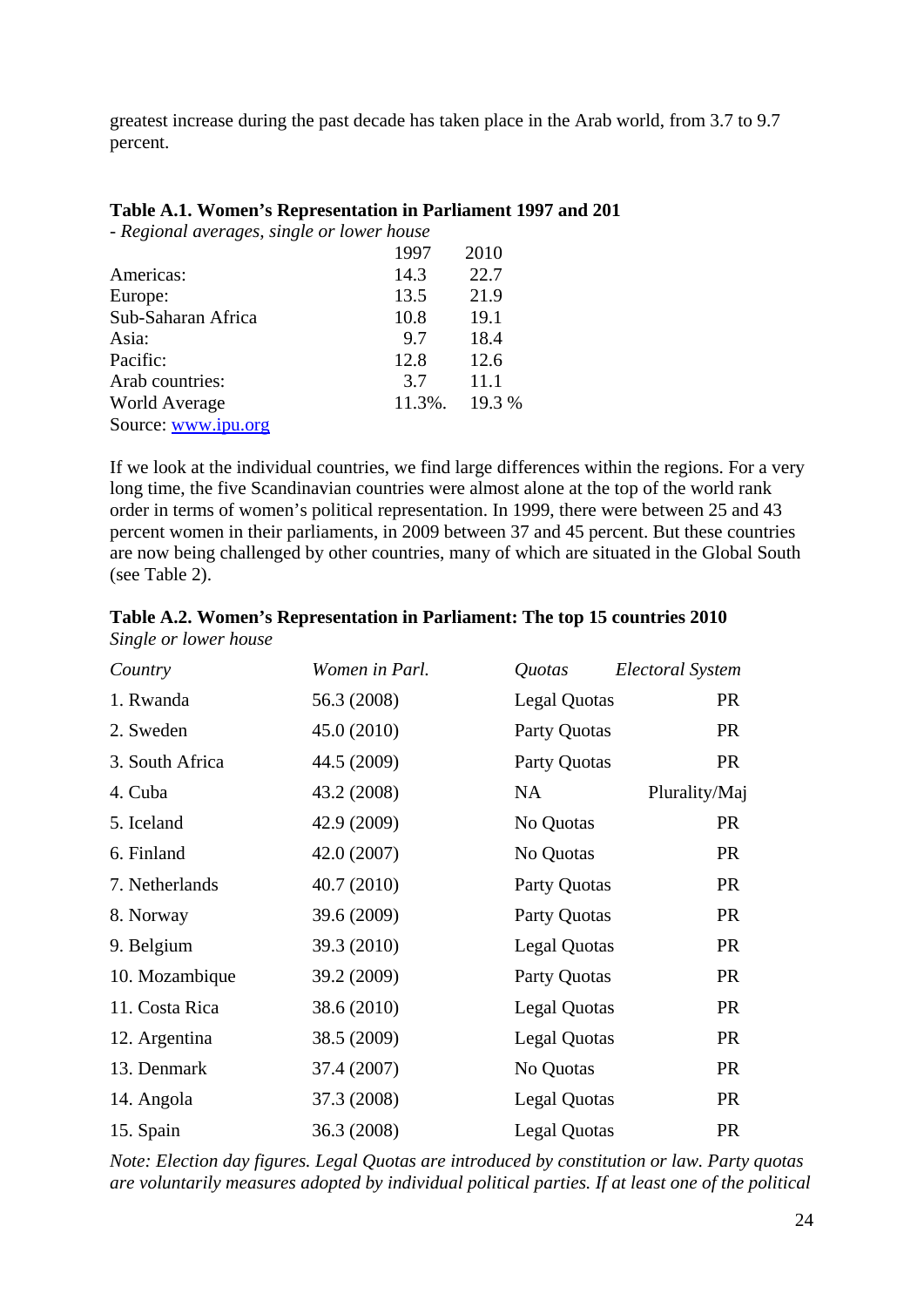# *parties represented in a national parliament uses quotas for its electoral lists, the country is listed here as a country with party quotas.*

*Table 2* shows the 15 countries in the world having the highest representation of women in parliament, 35 percent or more. As illustrated in Table 2, all of the newcomers to the top of the world rank order have adopted some type of electoral gender quota, here defined as either legal, e.g. legislated quotas binding for all political parties in the country, or voluntary party quotas. This illustrates that electoral gender quotas can lead to historical leaps in women's representation in a country.

However, quotas are not the only route to a very high representation of women. As the cases of Denmark and Finland reveal (see Table 2) a high level of female representation can also emerged without quotas. However, in these two countries, as in all of the Scandinavian countries, women obtained the right to vote and to stand for election almost 100 years ago – in Finland in 2006, in Denmark in  $1915<sup>25</sup>$  Thus, it took 100 years to reach 35-40 % female representation! In contemporary new democracies and post-conflict countries, no one is prepared to wait that long.

 Since not just any quota system leads to substantial increased in women's representation in political assemblies, as we shall see, the choice of quota type is extremely important. A quota system must be compatible with the electoral system in a country. Otherwise, even gender quotas may lead to very little change and may remain just a symbolic gesture.

Electoral systems. Research has shown that an electoral system based on proportional representation (PR), in which each party nominates many candidates in each electoral (constituency is generally more open to attempts to increase women's representation than the majority/plurality system in which each party only nominates one candidate per district. The low representation of women in the parliaments in India, the USA and the United Kingdom illustrates this. On the average, women's representation was 20 percent in countries with proportional representation electoral systems, only 11 percent in countries using single member constituencies and 14 percent in countries with mixed electoral systems (Norris 2006).

The difficulties in combining a single member constituency system with any type of gender quota – how can, say, 30 percent women candidates be required when each party only has one candidate per electoral district? - will probably further widen the gap between the two electoral systems in terms of women's representation. While four-fifths of all countries with PR have adopted electoral gender quotas, only one fourth of the countries with single member districts have quotas (Dahlerup 2007). However, there are several ways to make a quota system work even in single-member districts.

# **3. Gender Quotas World-Wide**

1

Although controversial, electoral gender quotas have been adopted with amazing speed over the past two decades. Today, around fifty countries have adopted electoral gender quotas in their constitutions, electoral laws or party laws, so-called legislated gender quotas. During the past two decades these formal gender quotas have been introduced by countries as diverse as

<sup>&</sup>lt;sup>25</sup> See Lenita Freidenvall, et al., The Nordic Countries: an Incremental Model in Women, Quotas and Politics.pp.55–82.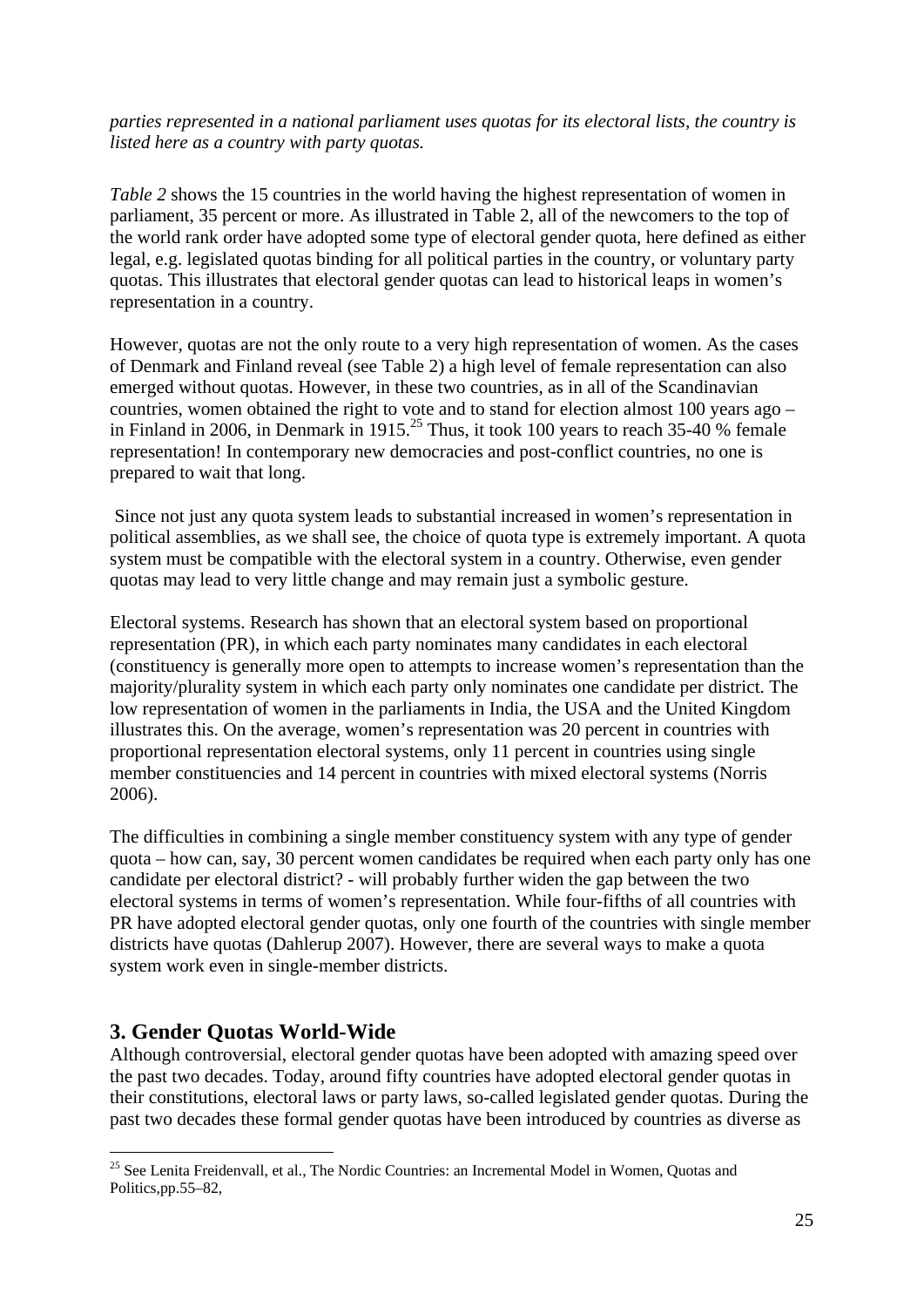Argentina (1991), Belgium (1994), Costa Rica (1996) Taiwan (1997), France (1999), Rwanda (2003), Iraq (2004), Uzbekistan (2004), Burundi (2004), the Palestine Territories (2005), Mauritania (2006), Spain (2007) and Burkina Faso (2007) (see www.quotaproject.org).

In more than 50 additional countries one or more of the political parties represented in parliament have adopted voluntary party quotas for their own electoral lists, as in South Africa, Mozambique, Sweden, Norway and Germany. If we add countries with legislated quotas to countries with voluntary quotas, the result is that in more than half of the countries in the world some type of electoral gender quotas are in use.

It is important to stress that electoral gender quotas do not solve all of the problems for women in politics, such as problems concerning campaign financing, intimidation of women candidate and problems concerning safety during electoral campaigns. But under certain conditions quotas can be a method that can rapidly change women's under-representation, providing the quota regulations are properly constructed.

In contemporary world politics, making serious efforts to improve women's political representation is an important part of a country's international image. Gender balance in decision-making is increasingly seen as an integrated part of all processes of modernization and democratization.

Research on quotas world-wide shows that many different combinations of electoral systems and quota systems are possible, even if some are clearly more successful than others. Quota systems have been introduced for local as well as national elections (see Dahlerup 2006; Matland 2006; Larserud & Taphorn 2007; Krook 2009).

# **4. Types of Gender Quotas**

Comparative gender quota research has shown that quotas have been introduced in all kinds of political systems, democratic, semi-democratic as well as non-democratic. It is a worldwide trend.

When designing an electoral gender quota system, the choice is not just between legislated quotas and voluntary quotas, even if this is the most important distinction, since the first is binding on all political parties and allows for legal sanctions for non-compliance, while voluntary quotas may start with a decision by just a single party.

*Figure* 1 shows 6 types of electoral gender quotas, ordered according to two dimensions: firstly, the mandate - legislated quotas versus voluntary party quotas - and, secondly, where in the electoral process quotas are introduced - aspirant quotas, candidate quotas or quotas as reserved seats for those elected.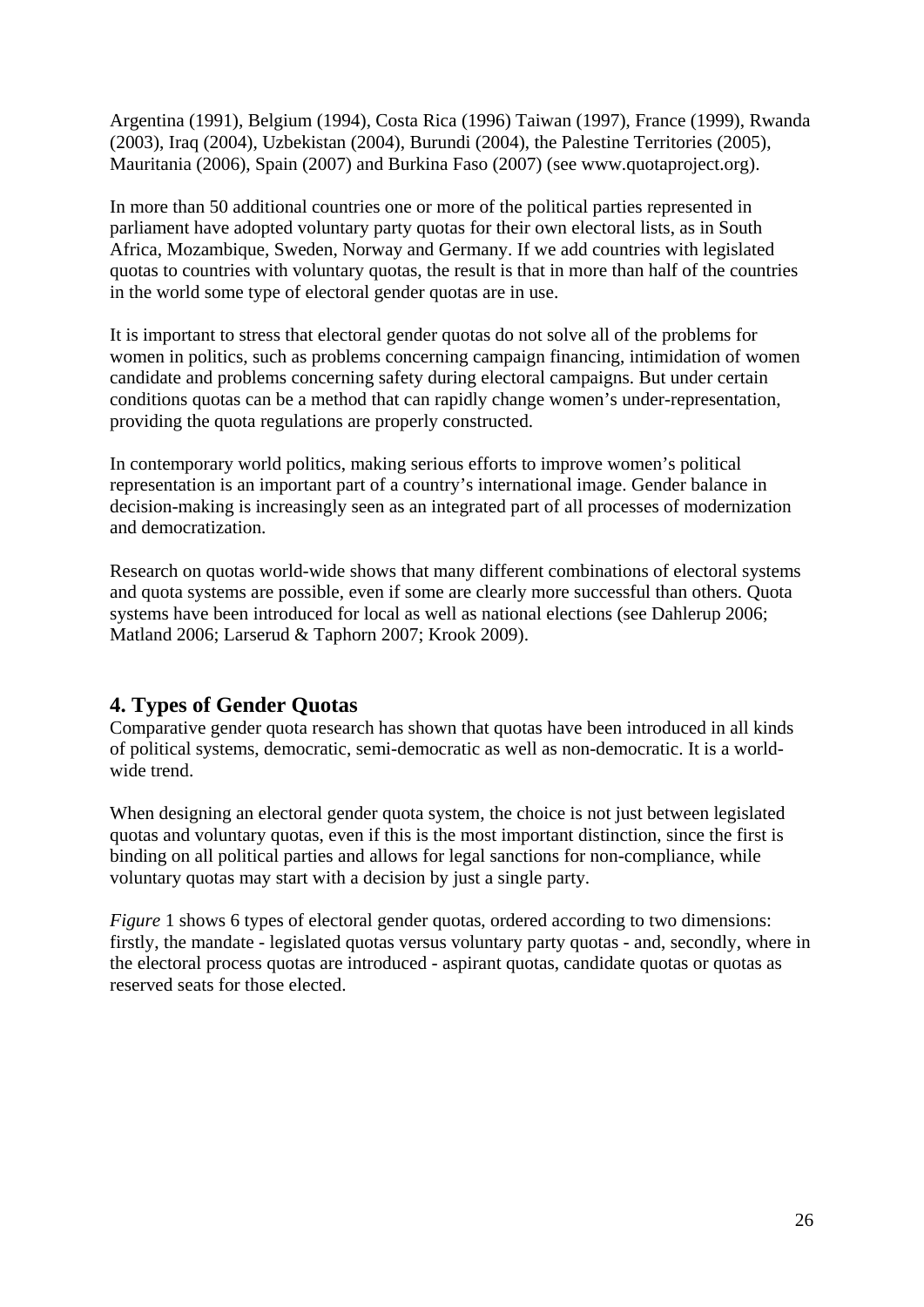### *Figure 1. Taxonomy of Quota Types*

| Mandate by / Level Aspirants Quotas            |                                                                                                    | Candidate Quotas                                                                                                                                                                                                                   | <b>Reserved Seats Quotas</b>                |
|------------------------------------------------|----------------------------------------------------------------------------------------------------|------------------------------------------------------------------------------------------------------------------------------------------------------------------------------------------------------------------------------------|---------------------------------------------|
| Legislated quotas<br>(Constitution or<br>law): | 1. Legal aspirant<br>quotas<br>(e.g. in primaries in<br>Panama)                                    | 3. Legislated candidate 5. Seats reserved for<br>quotas (e.g. minimum 40 women among those<br>women on all candidate<br>lists)<br>Latin America, Belgium, India local, Kenya,<br>Korea, Spain, Uzbekistan Afghanistan a.o.<br>a.o. | elected<br>Rwanda, Uganda,                  |
| Voluntary party<br>quotas:                     | 2. Voluntary<br>aspirant quotas<br>(e.g. women only<br>shortlists in the UK Germany,<br>in $90s$ ) | 4. Voluntary party quotas 6. Voluntary reserved<br>(individual party rules)<br>Sweden, Norway,<br>South Africa a.o.                                                                                                                | seats<br>(party agreement as in<br>Morocco) |

Aspirant quotas (Nos. 1 and 2 in Figure 1) are quite rare. This type of quota aim at securing a minimum number of women among the pool of candidates that are presented to the voters in a primary election, as in Panama, or to the nominating bodies of a political party. Most wellknown in this category are the contested all-women shortlists used by the British Labour Party for half of the vacant seats in the run up to the 1997 election.

In Latin America, legislated candidate quotas (No. 3) are a widespread and preferred type of gender quota. Argentina led the way in 1991, and legislated candidate quotas are now common in Latin America.

In Europe, voluntary candidate quotas (No. 4) were for long the preferred quotas system, if any type of quota system was introduced at all. Social Democratic, Left and Green parties have led the introduction of voluntary gender quotas. A contagion effect may lead other parties to follow suit, however many bourgeois parties have rejected quotas as 'non-liberal'. In Scandinavia, where all of the political parties have a relatively high percentage of women in their parliamentary groups, several bourgeois parties have introduced "soft quotas" in the form of recommendations and targets in order to compete over votes. Today, however, several European countries have moved to legislated candidate quotas, as in the case of Belgium, France, Spain, Portugal and Macedonia.

Quotas in the form of reserved seats (No. 5) is the most common quota type in use in the Arab region, in Asia and in East Africa. But even within the group of reserved seats, we find important variations. Here are some examples:

In Rwanda, two women are to be elected by a special electorate from each electoral district - a total of twenty-four women out of the 80 seats in parliament. In Afghanistan, at least two female candidates are to be elected per district. If two women are not elected in the general election, the two seats are filled with women from the list of not-elected candidates (best losers). In Uganda the original quotas system with reserved seats, one per district elected by a special electorate, was recently changed. Today, the candidates for the reserved seats are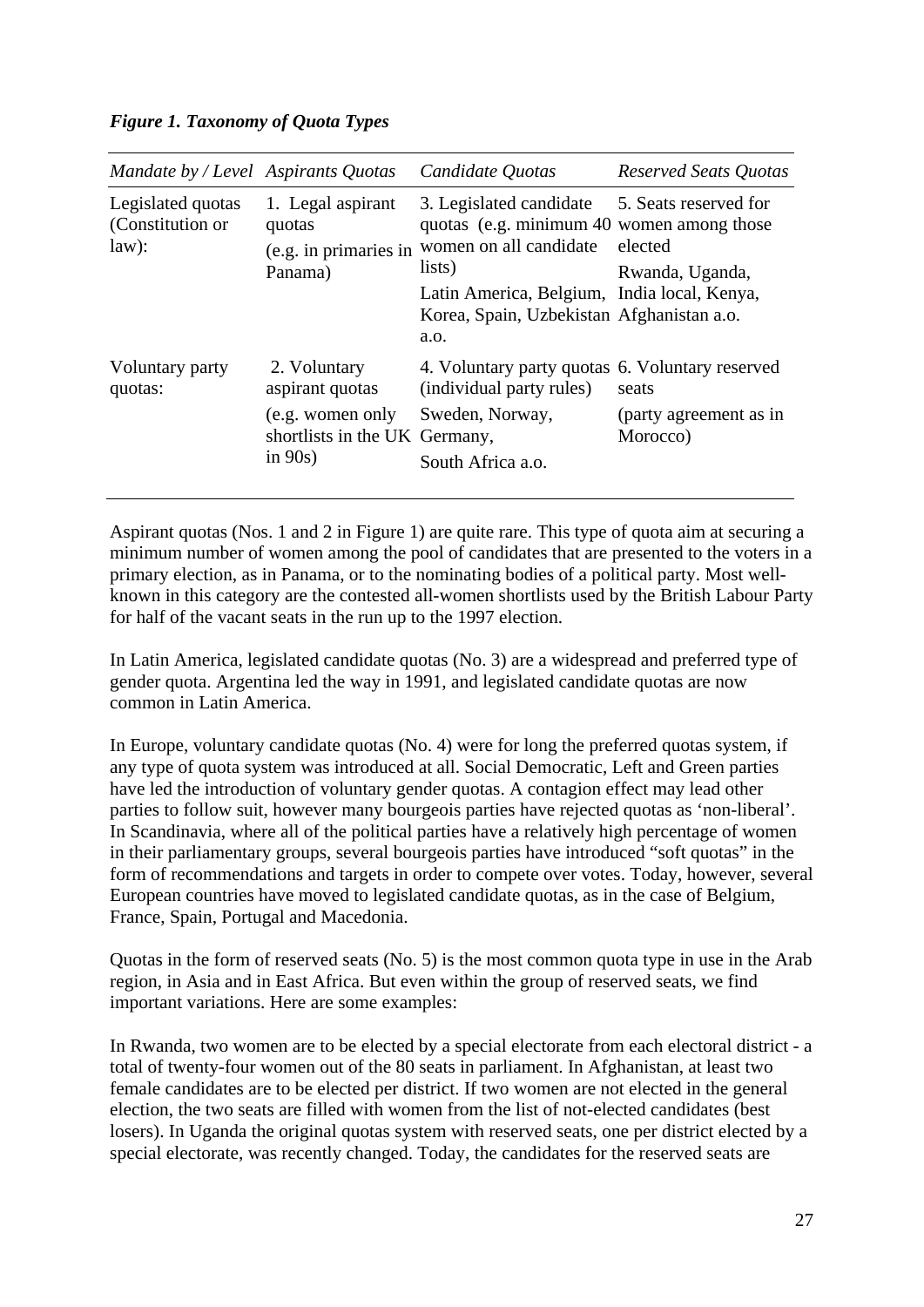elected by all voters, who consequently receive two ballots, one for the general election and one for the reserved seat in the district.

The new constitution in Kenya, adopted in a referendum in 2010, reserved seats for women in the National Assembly. The new constitution reserves 47 seats for women deputies to be elected from the 47 counties – each county constituting a single-mandate constituency. These seats will be contested only by women candidates nominated by political parties in each county. In addition, the National Assembly will have 290 elected members, each elected by voters of single-mandate constituencies, and 12 members nominated by political parties to represent special interests, including youths, persons with disabilities and workers (to be composed of alternating male and female candidates).

In Morocco, the political parties have reserved thirty seats on a so-called national list, elected nation-wide by all voters, for women candidates (No. 6).

#### *Equality of opportunity or equality of result?*

Increasingly, reserved seat systems are based on elections, not on appointment. The election increases the democratic legitimacy of the reserved seat MPs. Consequently, it is incorrect to argue that in such systems women MPs get their seats without competition. What is new is that this is a competition between women only. At best, it places women's issues in the forefront of the electoral campaign. It has been argued that even if such reserved seats for women do violate men's formal rights to compete for these seats, de facto electoral competition only between male candidates is more prevalent in the world today.<sup>26</sup>

Reserved seats represent equality of result, since a certain representation of women is guaranteed, whereas candidate and aspirant quotas only guarantee that a certain number of women stand for election, which at least gives the voters a chance to vote for female candidates or for lists with female candidates.

# **5. Some best cases**

Rwanda, Sweden and Costa Rica represent some best cases of gender quotas. They all have a very high representation of women, but they also represent three different types of electoral gender quotas.

#### *Reserved seats, type 5*

1

Rwanda: Reserved seats system  $-2$  women to be elected from each district by a special electorate - a total of twenty-four women out of the 80 seats in parliament. The special electorate consists of local women's organizations and local counselors. In the first election under this system in 2003, fifteen additional women were elected to the non-reserved district seats, in the 2008 election 21 women, thus contradicting the thesis that reserved seats will become a glass ceiling for women in relation to the general seats. 56.3 % women in parliament. No. 1 in the world.

<sup>&</sup>lt;sup>26</sup> This is discussed in Drude Dahlerup, "Electoral Gender Quotas: Between Equality of Opportunity and Equality of Results", Representation 43 no.2 (July 2007): 73-92.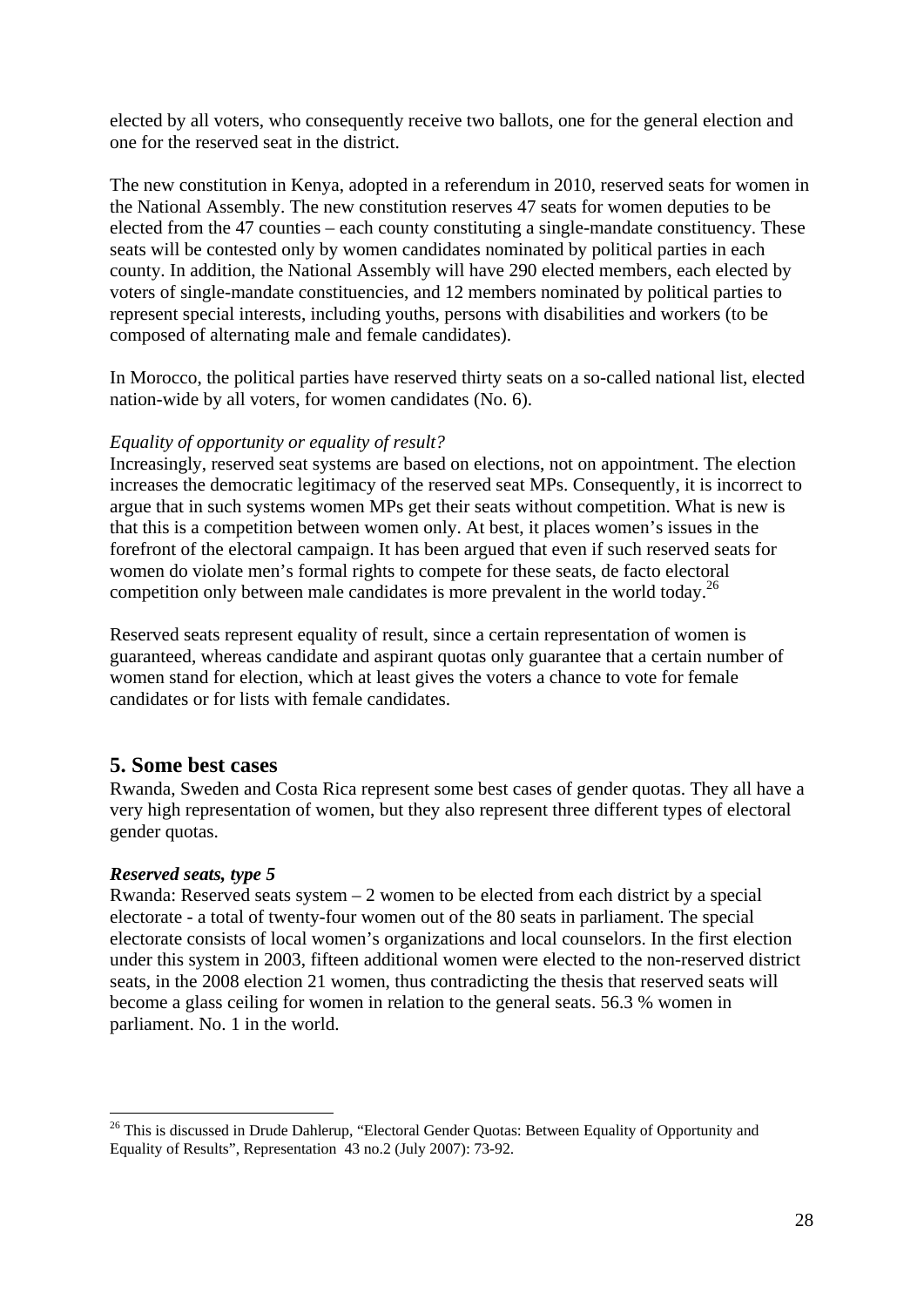### *Voluntary party quotas, type 4, for the party's own candidate list*

Sweden: The Social Democratic Party, the Green Party and the Left Socialist Party all have party rules requiring 50-50 % male and female candidates. The Social Democratic party calls this principle "every second for the ladies". During the nomination procedure in this party, candidates are chosen from a list of potential female candidates and from another list of potential male candidates, and these lists are finally combined alternating men and women on the list presented to the voters in the election. Bourgeois parties do not have formal quota rules, but to a large extent also alternate male and female candidates on their lists. 44.0 % women in parliament. No. 2 in the world

### *Legislated candidate quotas for all parties, type 3:*

Costa Rica. Minimum of 40 % of each sex on the list of all parties. Women must be placed in 40 % of the electable positions on party lists, where "electable position" is a seat the party won in the previous election. Strong sanctions for non-compliance: Rejection of the lists by the electoral authorities. A new electoral law of 2009 expresses the principle of parity (el principio de paridad) for all elections after 2010, including alternation on the lists (the zippersystem): "All nominations to election will comply with the mechanism of alternating by sex (woman-man or man-women) in a way that two persons of the same sex cannot be subsequent on the nomination list" (Art. 2). The law also requires that the statures of the political parties include rules on gender equality for the parties as a whole and for the electoral lists (Art.52). 38.6 women in parliament, No. 11 in the world.

A quota system without rank order rules may lead to no change in women's representation at all. A quota regulation that requires, for instance, 40 percent women on all candidate lists may not lead to any women being elected if all of the female candidates are nominated at the bottom of the candidate lists or compete for non-winnable seats.

The legislated candidate quotas in France is a worst case scenario. The law requires 50 percent female and 50 percent male candidates (parité). The electoral system is a singlemember district system in two rounds. The results from the first election after the reform was a disappointment, since only 12.2 percent women were elected in 2002, 18.5 in 2007. The explanation is that, even if there were 50 percent women candidates, few were elected since women were disproportionally placed as candidates in districts in which their parties are normally weak. In the local elections in France, which are based on PR, the parité law was a great success, increasing women's representation from 22 percent to over 48 percent.

In general, the political parties usually know very well where the good and winnable seats are (party strongholds). The seats that led to election in the preceding election are especially worth striving for, even if this, of course, may change from election to election.

# **6. Rank order rules**

Rank order rules are adopted to prevent quota rules, for instance a general rule of 30 or 50 percent women among the candidates, becoming merely symbolic with few women being elected as a result of most of the women candidates being placed on the bottom of the lists and in constituencies where their parties are weak. Rank order rules can be applied both under voluntary party quotas (type 4) and under legislated candidates quotas (type 3). Here are some examples.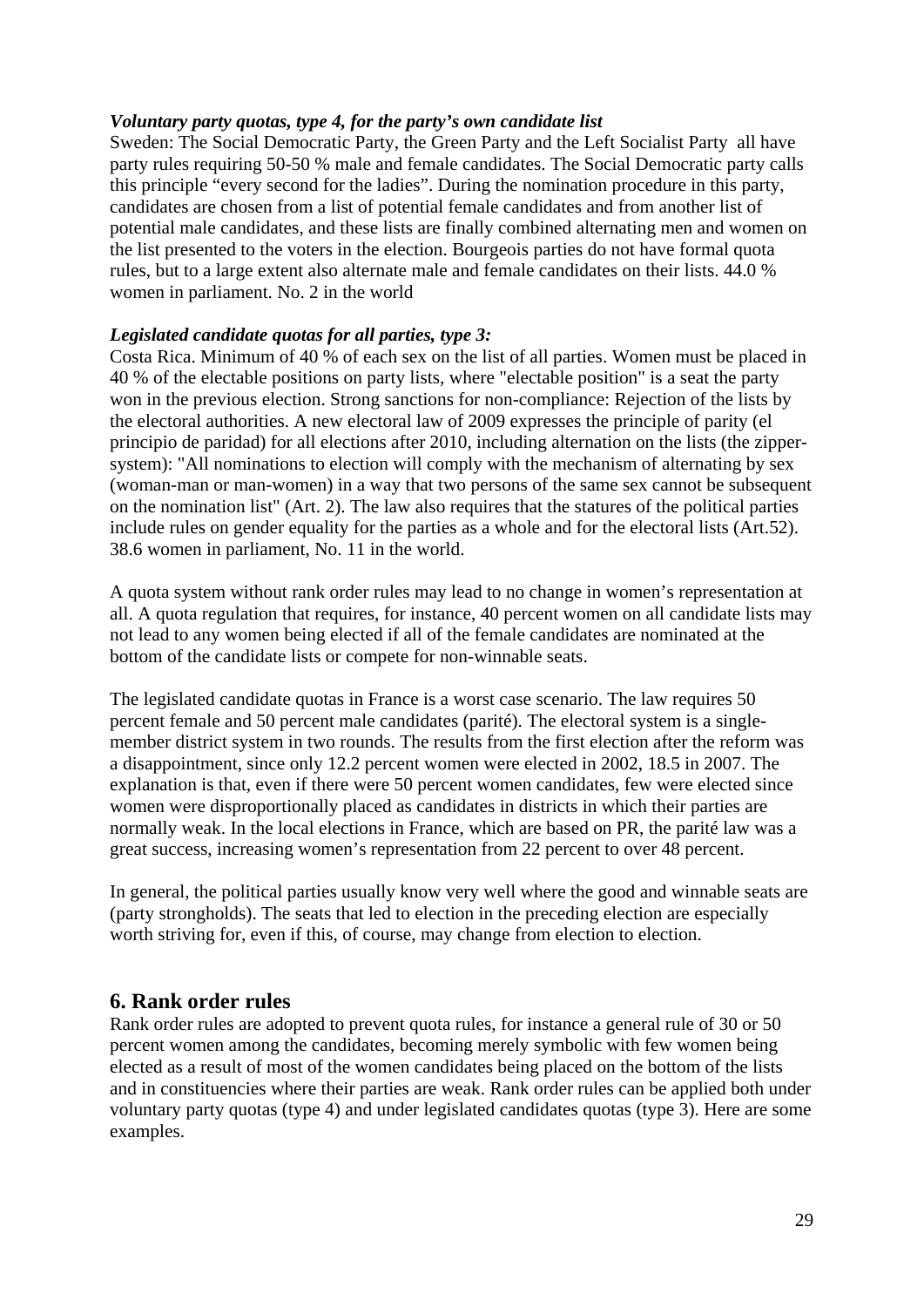1. Zipper system – alternation throughout the lists (most Green parties, most parties in Sweden, Costa Rica from next election)

2. The top two candidates cannot be of the same sex (Belgium<sup> $\div$ </sup> 50 % for whole list)

3. 40:60 for every 5 posts on the list. If less than 5 'eligible' posts, as close to 40:60 as possible (Spain).

4. One out of every group of 4 candidates must be a woman (East Timor)

# **7. Sanctions for non-compliance**

In the case of legislated quotas, it is possible to adopt sanctions for non-compliance. These can be financial – fining political parties that do not fulfill the quota requirements. However, the most effective sanction has proved to be regulations that give the electoral commission the authority to reject lists that do not have enough women.

Rejection of the lists (Costa Rica, Spain, Slovenia, East Timor, France at the local level). Places shall remain empty (Belgium)

Financial penalty (France at the national level, Portugal).

# **8. Conclusion**

Electoral gender quotas are but one strategy for increasing women's representation in political assemblies. It cannot stand alone as an affirmative action method but should be followed-up by other changes, for instance in relation to campaign financing, safety of the candidates who run for election and many other electoral reforms.

However, electoral gender quotas have proved to be a method that can lead to historical leaps in women's political representation and, thus, break the historical under-representation of female citizens.

# **List of references**

Dahlerup, Drude, ed. (2006) *Women, Quotas and Politics*. London: Routledge.

Dahlerup, Drude (2007) Electoral Gender Quotas: Between Equality of Opportunity and Equality of Results" in *Representation*, vol. 43, no 2, July: 73-92.

Dahlerup, Drude and Lenita Freidenvall (2005) "Quotas as a 'Fast Track' to Equal Representation for Women: Why Scandinavia is No Longer the Model", *International Feminist Journal of Politics*, (7)1: 26-48.

Dahlerup, Drude and Lenita Freidenvall (2009) "Gender Quotas in Politics – A Constitutional Challenge" in Susan Williams, *Constituting Equality: Gender Equality and Comparative Constitutional Law*. Cambridge University Press.

Freidenvall, Lenita et al., The Nordic Countries: an Incremental Model in Dahlerup, ed., *Women, Quotas and Politics*, pp.55–82.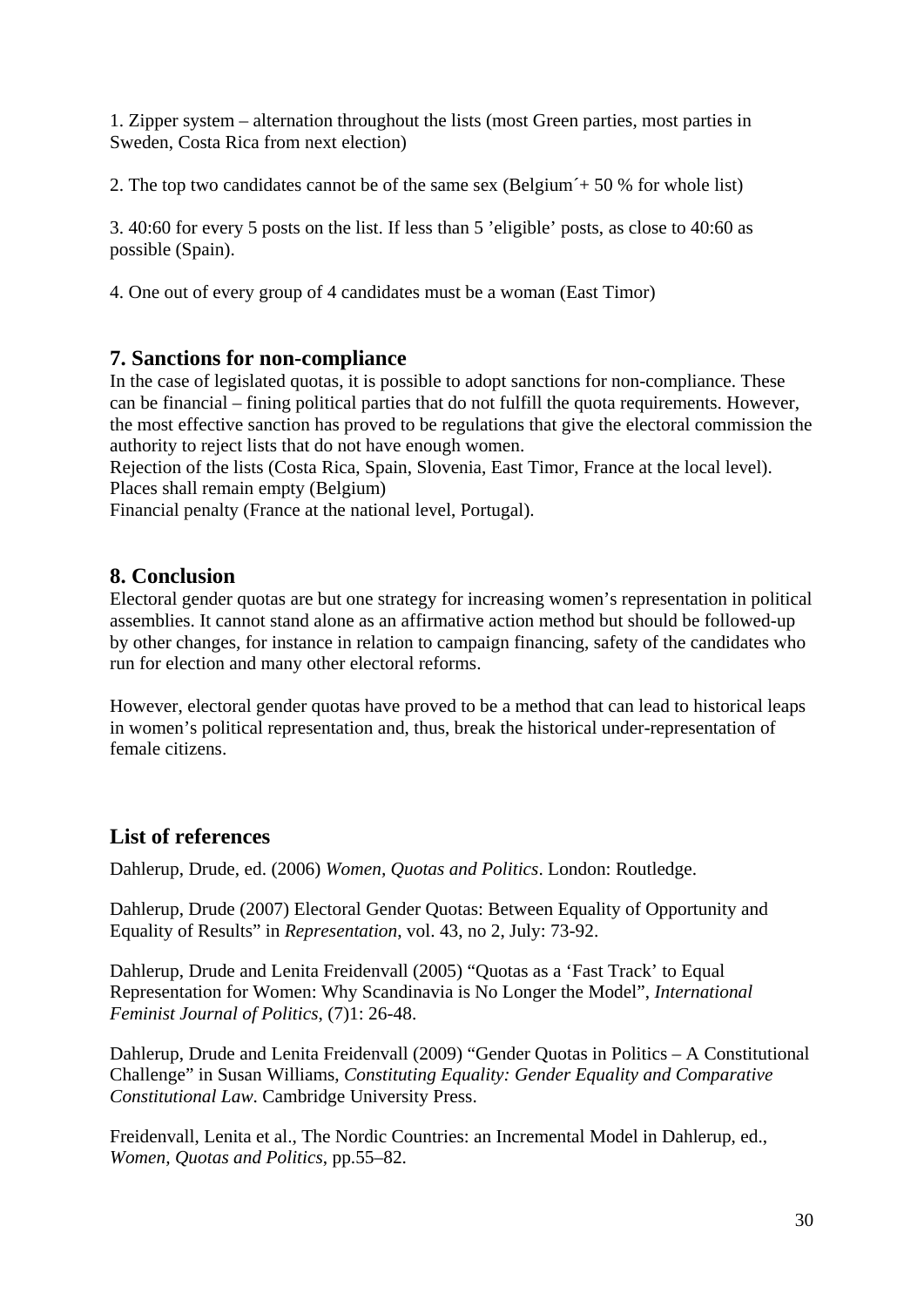Krook, Mona Lena (2009), *Quotas for Women in Politics. Gender and Candidate Selection Reform Worldwide*. New York: Oxford University Press.

Larserud, Stina and Rita Taphorn (2007) *Designing for Equality: Best-fit, medium-fit and non-favourable combinations of electoral systems and gender quotas*. Stockholm: International IDEA.

Matland, Richard E (2006) "Electoral Quotas- Frequency and effectiveness" pp. 275-292 in Drude Dahlerup ed. *Women, Quotas and Politics*. New York/London: Routledge.

Norris, Pippa (2006) 'The Impact of Electoral Reform on Women's Representation', *Acta Politica*, 41 (2): 197-213.

### *Web sites:*

HYPERLINK "http://www.quotaproject.org" www.quotaproject.org – a global web site showing all quota systems, country by country

HYPERLINK "http://www.ipu.org" www.ipu.org – shows the world rank order of women in parliaments

HYPERLINK "http://www.statsvet.su.se/wip" www.statsvet.su.se/wip Web site of Women in Politics Research Centre at Stockholm University.

For a global overview, see Drude Dahlerup, ed., Women, Quotas and Politics (London and New York: Routledge, 2006), and the global web site on quotas country by country operated by International IDEA, Stockholm University and the Inter-Parliamentary Union : htpp://www.quotaproject.org.